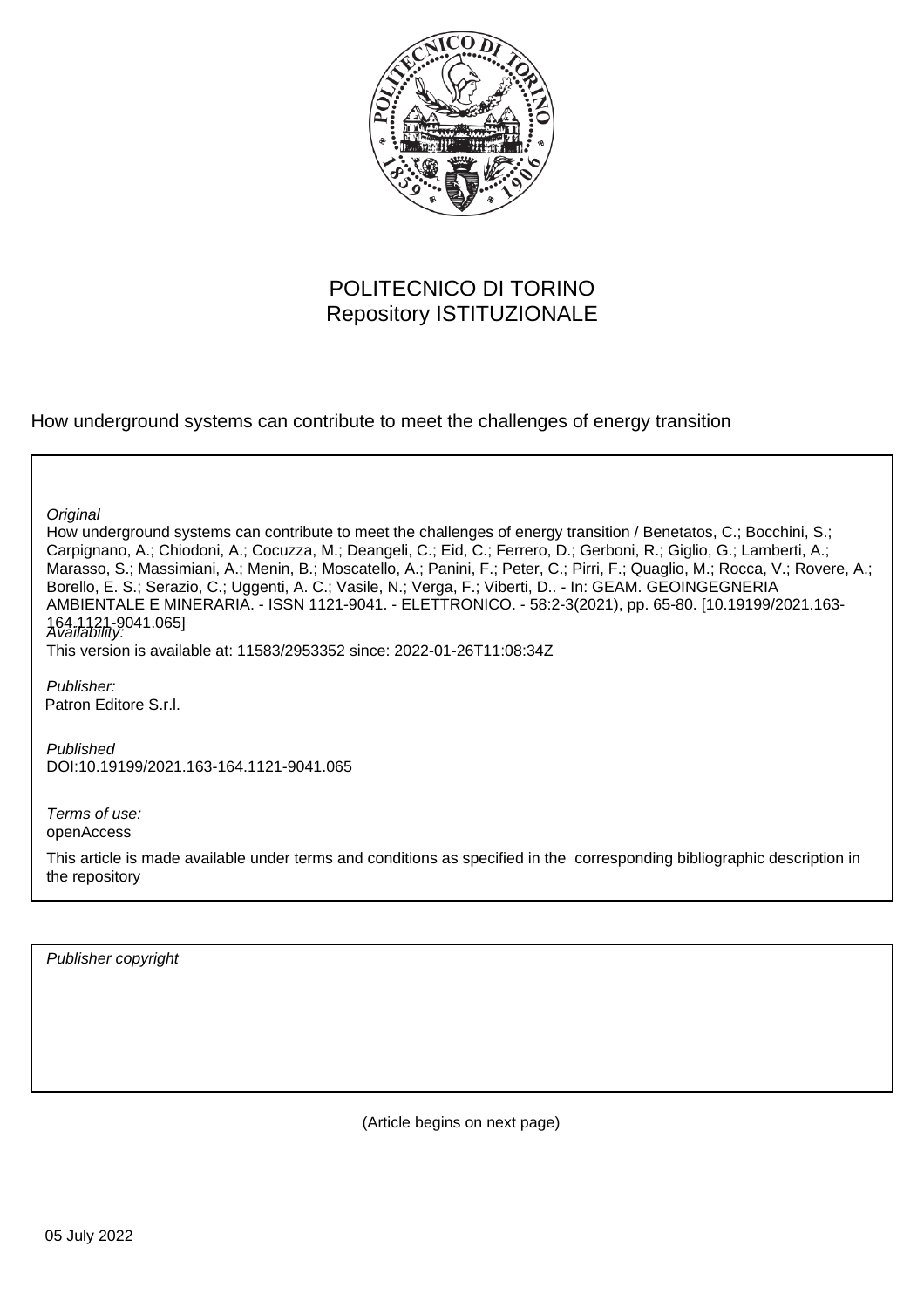

**DX.DOI.ORG/10.19199/2021.2-3.1121-9041.065**

# *How underground systems can contribute to meet the challenges of energy transition*

*The paper provides an overview of the several scientific and technical issues and challenges to be addressed for underground storage of carbon dioxide, hydrogen and mixtures of hydrogen and natural gas. The experience gained on underground energy systems and materials is complemented by new competences to adequately respond to the new needs raised by transition from fossil fuels to renewables. The experimental characterization and modeling of geological formations (including geochemical and microbiological issues), fluids and fluid-flow behavior and mutual interactions of all the systems components at the thermodynamic conditions typical of underground systems as well as the assessment and monitoring of safety conditions of surface facilities and infrastructures require a deeply integrated teamwork and fit-for-purpose laboratories to support theoretical research. The group dealing with large-scale underground energy storage systems of Politecnico di Torino has joined forces with the researchers of the Center for Sustainable Future Technologies of the Italian Institute of Technology, also based in Torino, to meet these new challenges of the energy transition era, and evidence of the ongoing investigations is provided in this paper.*

*Keywords*: *hydrogen, underground storage, energy transition, well testing, reservoir modeling, microfluidics, offshore facilities, monitoring, biochemistry.*

*Il contributo dei sistemi sotterranei alle sfide della transizione energetica. L'articolo fornisce una panoramica dei numerosi aspetti tecnici e scientifici e delle sfide che devono essere affrontate per effettuare lo stoccaggio sotterraneo di anidride carbonica, idrogeno e miscele di idrogeno e gas naturale. L'esperienza acquisita sui sistemi energetici sotterranei e sui materiali viene integrata con nuove competenze per rispondere adeguatamente alle necessità connesse alla transizione dai combustibili fossili alle fonti rinnovabili. La caratterizzazione sperimentale e la modellizzazione delle formazioni geologiche (inclusi gli aspetti geochimici e microbiologici), il comportamento dei fluidi e del flusso e le reciproche interazioni tra tutti i componenti del sistema alle condizioni termodinamiche tipiche degli stoccaggi sotterranei nonché la valutazione e il monitoraggio delle condizioni di sicurezza degli impianti e delle infrastrutture di superficie richiedono una squadra di lavoro profondamente integrata e laboratori dedicati per supportare la ricerca teorica. Il gruppo del Politecnico di Torino che si occupa di sistemi di stoccaggio di energia a larga scala ha messo a sistema le sue competenze con quelle dei ricercatori del Center for Sustainable Future Technologies dell'Istituto Italiano di Tecnologia, sempre con sede a Torino, per rispondere a queste nuove sfide della transizione energetica. Nell'articolo viene fornita evidenza delle attività di ricerca attualmente in corso.*

*Parole chiave: Idrogeno, stoccaggio sotterraneo, transizione energetica, prove di pozzo, modellistica di giacimento, microfluidica, piattaforme offshore, monitoraggio, biochimica.*

# *1. Introduction*

According to the 2030 climate & energy framework defined in the Paris Agreement (https://ec.europa.eu/clima/policies/strategies/2030\_en), the key targets for 2030 are to cut greenhouse gas emissions by at least 40% compared to the 1990 levels and to achieve at least a 32% share of renewable energy and at least a 32.5% improvement in energy efficiency.

Renewable sources are considered key to decarbonize energy systems and reduce dependency on

Christoforos Benetatos\* Sergio Bocchini\*\* Andrea Carpignano\*\*\* Angelica Chiodoni\*\* Matteo Cocuzza\*\*\*\* Chiara Deangeli\* Celine Eid\* Dario Ferrero\*\*\*\*\* Raffaella Gerboni\*\*\* Giorgio Giglio\*\*\*\*\* Andrea Lamberti\*\*\*\* Simone Marasso\*\*\*\* Alice Massimiani\* Barbara Menin\*\* Alberto Moscatello\*\*\* Filippo Panini\* Costanzo Peter\*\* Fabrizio Pirri\*\*, \*\*\*\* Marzia Quaglio\*\*\*\* Vera Rocca\* Adriano Rovere\* Eloisa Salina Borello\* Cristina Serazio\* Anna Chiara Uggenti\*\*\* Nicolò Vasile\*\* Francesca Verga\* Dario Viberti\*

\* Politecnico di Torino, DIATI, Torino, Italy \*\* Istituto Italiano di Tecnologia, Torino , Italy \*\*\* Politecnico di Torino, DENERG, Torino, Italy \*\*\*\* Politecnico di Torino, DISAT, Torino, Italy \*\*\*\*\* Dream, Torino, Italy

> Corresponding author: Francesca Verga francesca.verga@polito.it

fossil fuels, as stated by the Mission Innovation Program (http:// mission-innovation.net/). However, despite the availability of solar energy and wind power, technologies relying on these sources are not fully viable yet due to their unstable and intermittent nature (Rodrigues *et al.*, 2014; Benetatos *et al.*, 2019). Therefore, solutions to match the high-frequency va-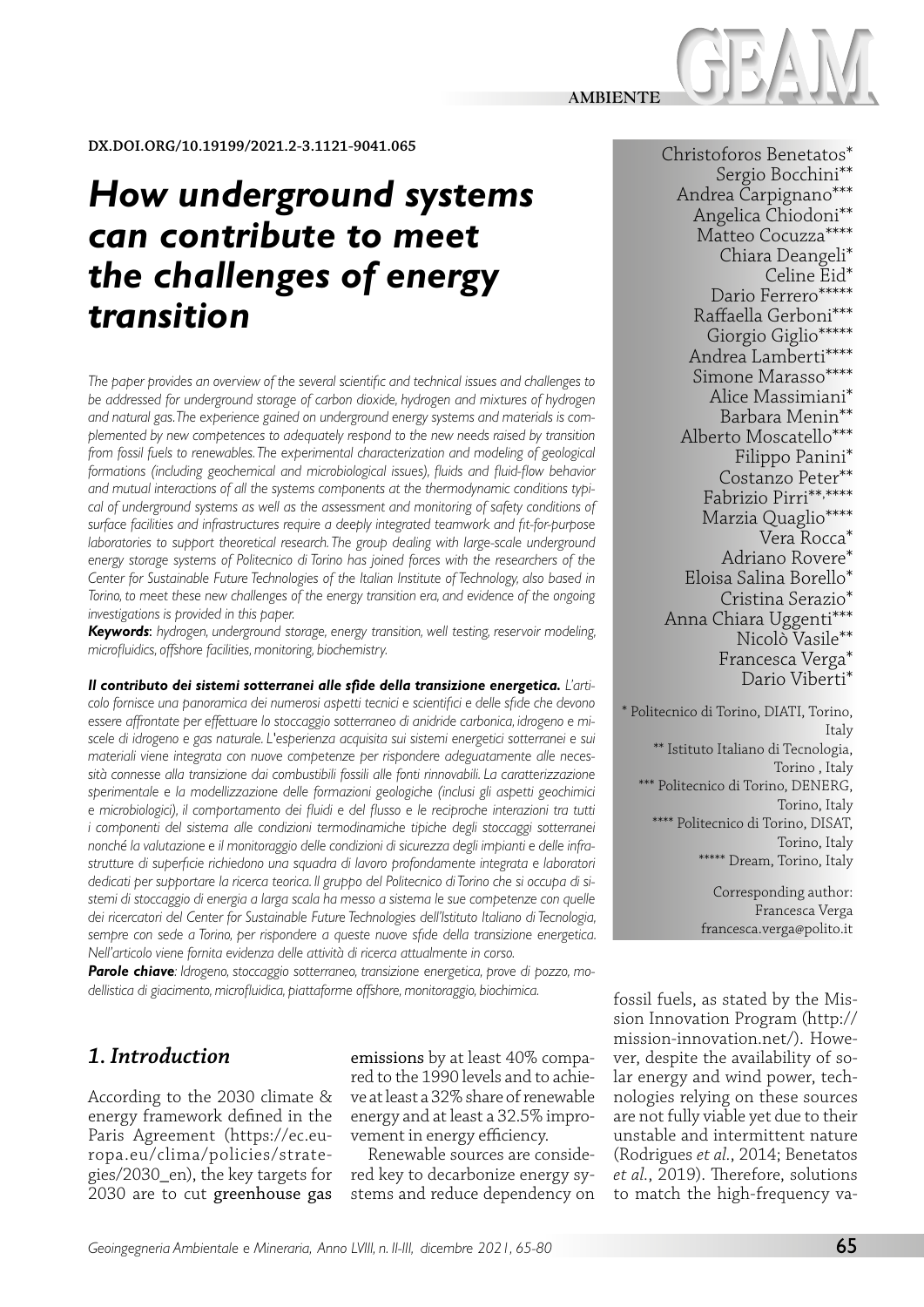



riation of renewable energy production with the electricity demand are fundamental for energy transition. In this view, large-scale energy storage can provide means for balancing supply and demand, increasing energy security, promoting a better management of the grid and allowing convergence towards a low carbon economy. To this end, both electrical storage technologies – such as rechargeable batteries and supercapacitors (Scalia *et al.*, 2021; Lamberti *et al.*, 2015) – and chemical storage are currently under investigation.

Chemical storage implies transforming electrical power into chemical energy in the form of  $H_2$ , which can then be used as such or combined with captured  $CO<sub>2</sub>$  to produce green CH4 (referred to as the gas-to-power technology), thus it is very versatile. One way to ensure large-scale storage of chemical energy is to use the storage capacity of underground reservoirs, since geological formations have the potential to store large volumes of fluids with minimal impact to the environment and society (Matos *et al.*, 2019).

Furthermore, strategies for  $CO<sub>2</sub>$ capture and permanent storage have been developed to compensate for  $CO<sub>2</sub>$  emissions from burning fossil fuels and to meet the challenge of drastically reducing  $CO<sub>2</sub>$  emissions in the next future. While long-term  $CO<sub>2</sub>$  underground storage is often regarded as an essential mitigation option to reduce greenhouse gases into the atmosphere and contrast climate change, temporary underground storage could be a strategy to match the quantity of captured  $CO<sub>2</sub>$  and the quantity of  $CO<sub>2</sub>$  that can be transformed into value-added fuels and chemicals.

Based on the above, it is evident that underground storage systems can play a fundamental role in the transition to a decarbonized and more sustainable energy future. To

this end, the Underground Energy Systems group of Politecnico di Torino has teamed up with the researchers of the Center for Sustainable Future Technologies of the Italian Institute of Technology (IIT), also based in Torino, to work together and tackle these new challenges. By joining forces, we can complement expertise on rocks and fluids characterization,  $CO<sub>2</sub>$  capture and reduction, hydrogen, materials, conversion and safety of offshore facilities, numerical modeling and underground gas storage to address the issues posed by energy transition. New laboratory facilities within the Competence Center SEASTAR – Sustainable Energy Applied Sciences, Technology & Advanced Research have also been established to carry out experimental investigations in support of the ongoing research. Research on  $H_2$  and  $CO_2$  underground storage is under development.

# *2. Well testing: more than 20 years' experience in geo-energy*

Pressure transient analysis to characterize underground formations from a production/shut-in sequence applied to a well began in the early 1930's both within and peripheral to petroleum engineering. Over the years, the technological improvement of pressure gauges and the mathematical development of interpretation models made these tests an oil industry standard methodology for well performance and reservoir characterization for various physical reservoir concepts and flow conditions (Gringarten *et al.*, 1979; Bourdet *et al.*, 1983; Agarwal, 1980; Coelho *et al.*, 2005).

Conventional well testing consists of analyzing the pressure transient recorded down-hole during production of the reservoir fluids at either a constant or variable rate, and subsequent shut-in phase. Typically, during exploration activities there are no infrastructures to collect the hydrocarbons produced during well tests, thus it is common practice to flare them; this involves emissions of unburned hydrocarbons, carbon monoxide and nitrogen oxides. Over the last twenty years, significant evolution in HSE's policies, driven by technological advancements and a societal push toward sustainability, allowed alternative well testing methods to gain increased consideration. Alternative technologies fit into the sustainable path in different ways (Verga *et al.*, 2016): injection tests, suited for reservoir characterization without surface production and thus eliminating greenhouse gases emissions (they can be complemented with Wireline Formation Testing for reservoir fluid sampling) (Levitan, 2003; Beretta *et al.*, 2007); harmonic pulse testing, suited for well monitoring in production and storage fields without interruption of ongoing operations (which could compromise conventional well test interpretation) and for well and thermal front monitoring in geothermal systems.

# *2.1. Injection Testing*

An injection test consists in injecting a fluid (commonly brine, diesel or nitrogen) in a reservoir zone and monitoring the pressure response during the injection period and the subsequent fall-off period, in which the well is shut-in and the pressure tends to return to the initial equilibrium value. If the hydrocarbons originally in place and the injected fluid are not miscible, the physics of injection tests is characterized by the presence and movement of two phases in the reservoir. Along with analyti-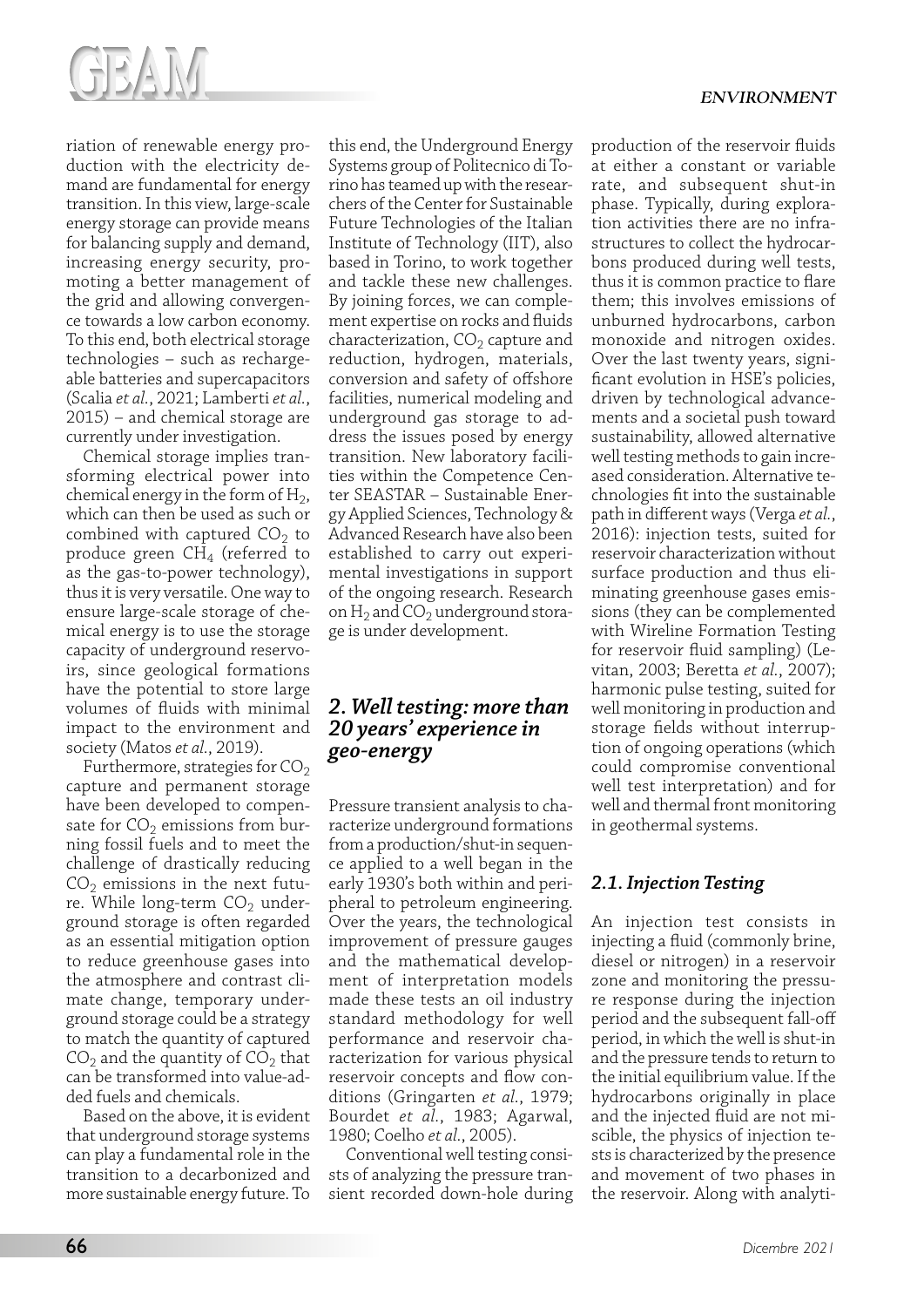cal solutions (Levitan, 2003; Ramakrishnan & Kuchuck, 1993; Boughrara *et al.*, 2007; Habte & Onur, 2014) and numerical simulation (Verga *et al.*, 2008; Azarkish *et al.*, 2006; Verga *et al.*, 2011), an interpretation approach leveraging consolidated interpretive tools is presented in the technical literature (Beretta *et al.*, 2007; Verga *et al.*, 2012).

Examples of successful injection tests were published in the scientific literature: test of a naturally-fractured light-oil carbonate reservoir using brine as the injection fluid (Beretta *et al.*, 2007); test of a light oil reservoir in Algeria where diesel was injected (Tripaldi *et al.*, 2009); and, test of a depleted dry gas (i.e., methane) field, which could potentially be converted into an underground gas storage, where the injection fluid was nitrogen (Azzarone *et al.*, 2011).

#### *2.2. Harmonic Pulse Testing (HPT)*

HPT is a well testing technique in which the injection or production rate is varied periodically. The pressure response to the imposed rates, both in the pulser wells and in the observer well(s), can be analyzed in the frequency domain to evaluate the reservoir properties. Although harmonic testing entails a much longer rate sequence than conventional testing to obtain the same information (Hollaender *et al.*, 2002), the main advantage of this approach is that it does not require the interruption of production nor the knowledge of the previous rate history. In storage scenarios, well monitoring is essential to guarantee market delivery targets (gas volume and rate) but interrupting the production before and during a test is often unfeasible for the very same reasons.

The concept of harmonic testing was first proposed by Kuo (1972) and later developed by several authors (Rosa & Horne, 1997; Hollaender *et al.*, 2002; Ahn & Horne, 2010; Fokker & Verga, 2011; Fokker *et al.*, 2012; Fokker *et al.*, 2013; Sun *et al.*, 2015, Salina Borello *et al.*, 2016, Fokker *et al.*, 2017, Viberti *et al.*, 2018). In Fokker *et al.* (2018) analytical models are presented for HPT interpretation on a graph analogous to the log-log diagnostic plot for the most common scenarios (I.A.R.F., single boundary, partial penetration, horizontal well, closed reservoir).

Real applications of HPT are documented in the literature for hydrocarbon reservoirs, aquifers, storage fields, and geothermal systems. Rochon *et al.* (2008) characterized single and multilayer reservoirs. Fokker *et al.* (2013) characterized heterogeneities of a sandstone aquifer (Renner & Messar, 2006). Salina Borello *et al.* (2016) assessed the deliverability of a gas well in a storage field and identified turbulence effects. Well deliverability estimation is provided by Shoaib *et al.* (2018). Recently, the application of harmonic pulse testing was successfully extended to geothermal systems (Salina Borello *et al.*, 2019; Fokker *et al.*, 2020).

# *3. Integrated multiscale static and dynamic modeling of underground porous media*

The ability to predict the future performance of an underground system for different development, production or storage strategies mainly depends on the possibility to reliably describe the system – be it a reservoir, aquifer or storage – by integrating all the available geological, geophysical, petrophysical, testing and production information and simulating the fluid dynamics taking place within it (Benetatos & Viberti, 2010). To this end, it is common practice to rely on a 3D numerical reservoir model. The model is first generated to accurately reproduce the structural and petrophysical properties of the underground system (static modeling) and then implemented to describe the evolution of pressure and fluid saturations in space and time (dynamic modeling). Due to a generally enhanced awareness of environmental and safety issues the same model is often further extended to account for the rock mechanical properties and to simulate potential consequences of the induced variations of the stress conditions. Furthermore, dealing with  $CO<sub>2</sub>$  or  $H<sub>2</sub>$  storage also demand for including relevant geochemical phenomena such as rock dissolution or salt precipitation, which can alter the rock petrophysical properties.

# *3.1. Static reservoir modeling*

The static model of a reservoir can be considered as the final product of the structural, stratigraphic, lithological and petrophysical modeling activities. A deep integration among them is necessary in order to generate a representative static model (Benetatos & Giglio, 2019).

The construction of a 3D static model begins with the dataset creation and the quality check of all the available well log, geophysical and geological data including sedimentological information. The available 2D seismic sections or 3D high resolution seismic datasets are used for the identification of the main horizons, geological trends and faults if present as well as for the extraction of seismically derived lithological and petrophysical properties. The structural model and the subsequent strati-

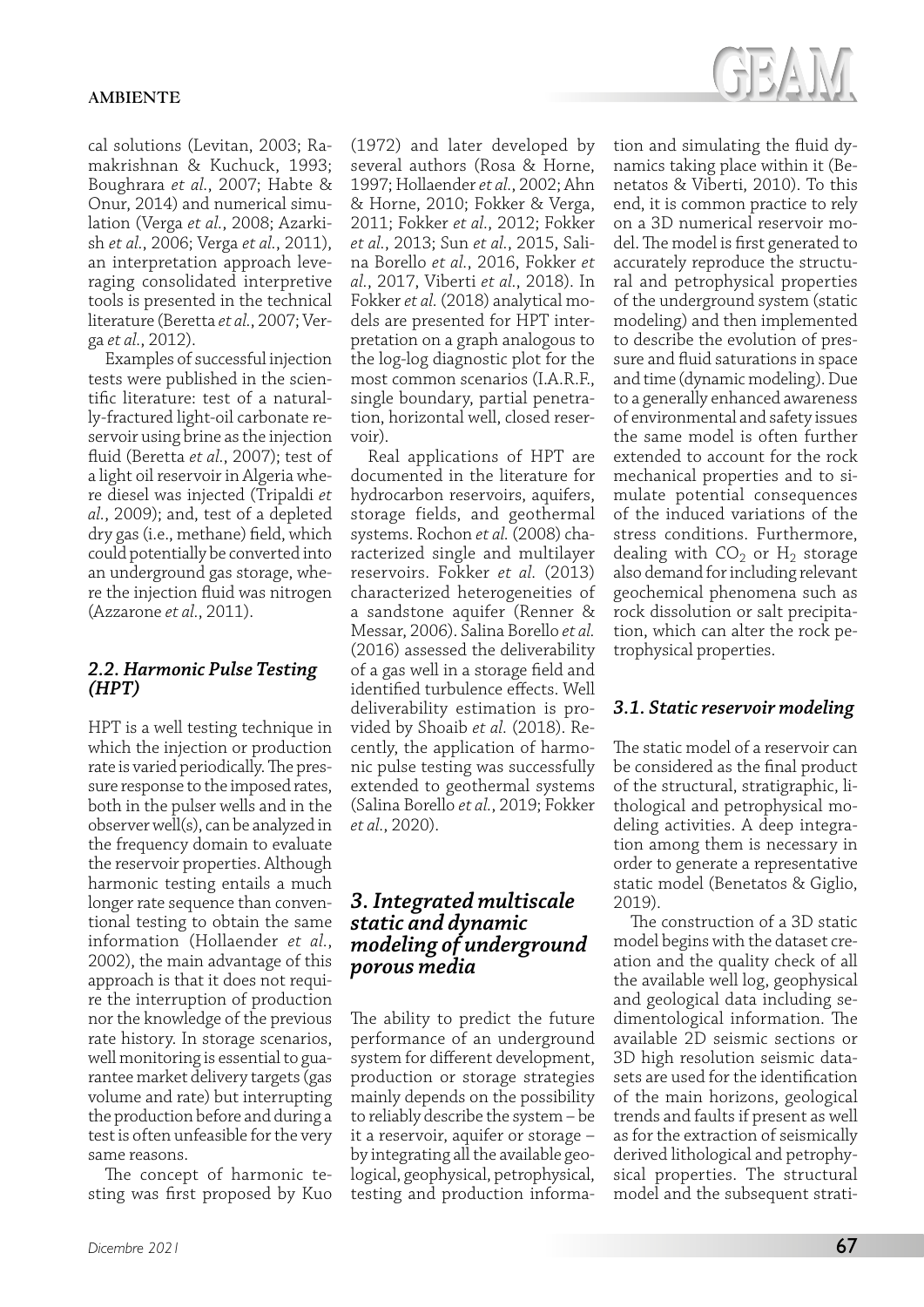

graphic model are of primary importance for the definition of the internal reservoir architecture and for the continuity and connectivity of the sedimentary bodies.

The volume of interest (i.e., the reservoir) is divided into elements called blocks (or cells). Each block is assigned values of the local petrophysical properties: fluid saturations and porosity dictate the amount of hydrocarbons stored in the reservoir, whereas permeability defines the ease with which fluids can flow through porous media and thus well productivity or injectivity. The values of the petrophysical parameters usually derive from well and core data (Viberti, 2010; Viberti *et al.*, 2012) but their distribution in the model is controlled by deterministic or statistical methods. In the last decades, geostatistics has become a valuable tool in geological modeling, offering techniques for the integration of multiscale data, mapping their uncertainties and distributing properties into 3D reservoir models.

#### *3.2. Dynamic reservoir modeling*

The objective of reservoir dynamic modeling is to build a 3D numerical model able to simulate the dynamic behavior of a given underground system. The main input data for dynamic reservoir modeling comes from different sources and includes: the static model, fluids thermodynamic behavior (Pressure-Volume-Temperature or PVT data), rock-fluid interaction properties, initial pressure and temperature conditions, well data, production history if any, and forecast targets and constraints. Pressure profiles versus depth are obtained through well measurements. Laboratory routine analyses on cores provide information about horizontal and vertical permeabilities; special core analyses are performed to obtain capillary pressures and relative permeability curves. Fluid samples are collected and analyzed in laboratories to obtain PVT fluid properties. Well testing is a common and powerful tool to get reliable estimates of well productivity, permeability of the formation, and evidence of possible heterogeneities within the test drainage area. The grid cells obtained from the static model are connected through flow equations describing the fluid flow under pressure variations.

The basic workflow consists of five steps: data acquisition, model design, initialization, history matching and forecast. The design of a simulation model is influenced by the type of process to be modeled, the complexity of the fluid-mechanics problem, the objectives of the study, the quality of the data, and the time and budget constraints. Common simulators consider only three fluids (black oil models), namely oil, water and gas, and isothermal conditions, with the temperature depending on the local geothermal gradient; more complex processes require to account for all the fluid components (compositional models) and for the thermal variations of the system. The initialization phase consists in assigning the initial saturation and pressure distributions, verifying the thermodynamic and hydrostatic equilibrium, and double-checking the hydrocarbons volumetric evaluations performed with the static model. In the history matching phase, the model is calibrated based on the available measured pressure and production data, by modifying the input parameters through a manual or assisted back analysis approach. Once the model is properly calibrated, productivity and recovery forecasts are performed for different field development scenarios.

The static and dynamic modeling approach for underground gas storage analysis follows the same workflow as a conventional reservoir study; however, there are issues, which are specifically relevant to gas storage. These include varying gas composition, reservoir temperature (slight) reduction due to repeated injection of "cold" gas, enhanced effects of petrophysical heterogeneities on the pressure response due to the cyclical withdrawal and injection of gas at high rates resulting in rapid and significant pressure variations and hysteresis of gas-water relative permeabilities (Verga, 2018).

The chemical composition of the stored gas can go from natural gas (typically methane with small percentages of heavier hydrocarbon components) to  $CO<sub>2</sub>$ , to  $H<sub>2</sub>$  or any mixture of the above.  $CO<sub>2</sub>$  is very distinctive because it exhibits super-critical behavior at reservoir conditions. Obviously, composition variations affect the gas PVT behavior and thus the dynamics of the system, because pore pressure is intrinsically connected to gas compressibility which, in turn, is a function of gas composition. Compositional models are therefore needed to accurately simulate the effects induced by gas composition variations due to injection.

# *3.3. Microscale analysis*

In recent years, the availability of new technologies to characterize pore spaces with a high level of detail supported the growing interest in pore-scale modeling. For example, X-ray micro-CT imaging allow reconstruction and visualization of a 3D porous medium with a resolution sufficient to identify grains and pores (Wildenschild & Sheppard, 2013). Thanks to this technique, a realistic representation of the reservoir rock can be obtained and used as an input for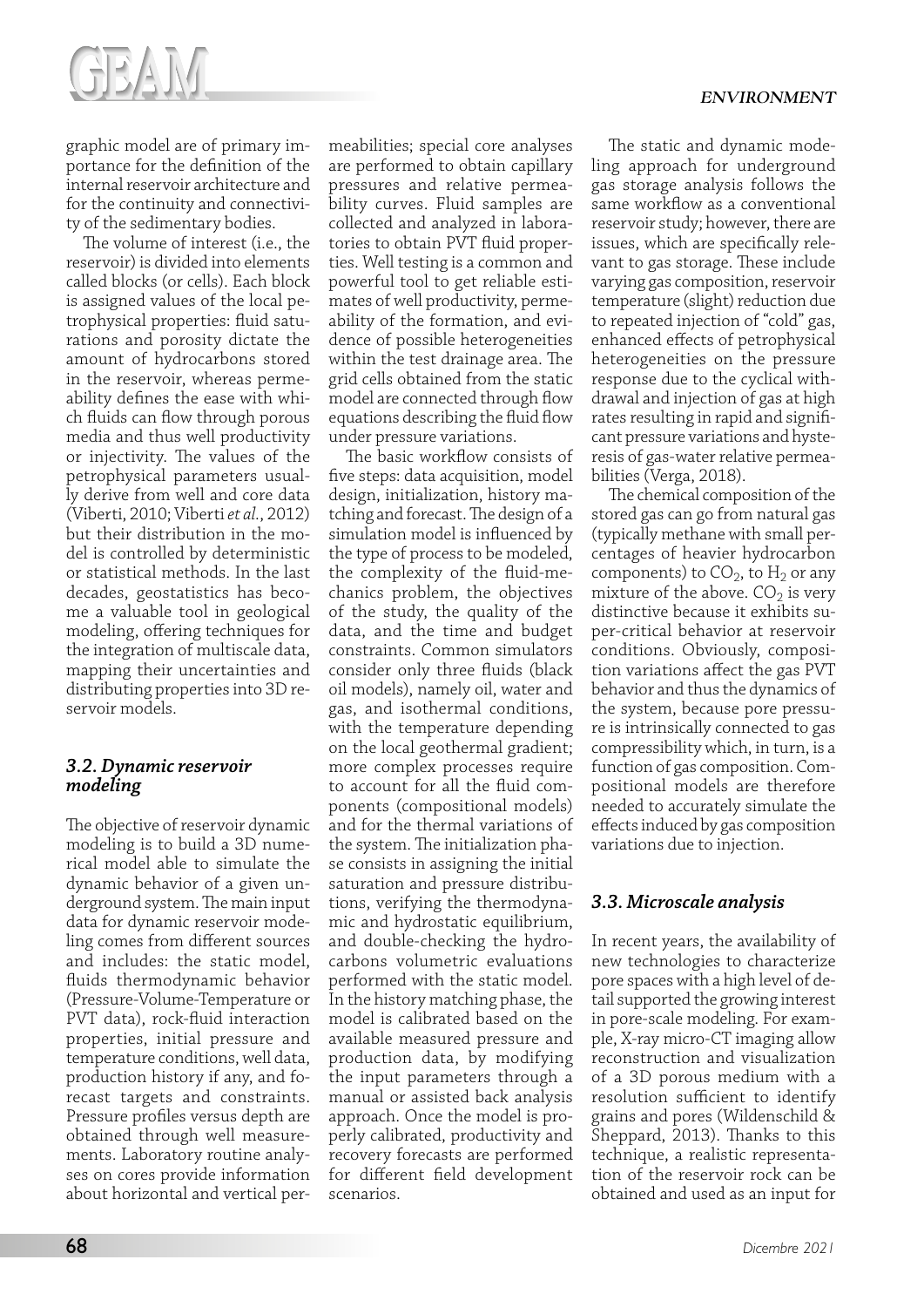further geometrical and hydrodynamic analyses. In addition, algorithms able to reproduce 3D synthetic porous media with given grain size distribution, porosity and anisotropy have become increasingly abundant. The output is a 3D binary image.

At macroscale, fluid flow is modeled by averaging the microscopic continuity and momentum equations over a representative elementary volume (REV) and the porous medium is parameterized mainly by porosity and permeability. The fundamental equation of fluid motion in porous media is Darcy's equation. However, at microscale, porous media are complex materials characterized by a chaotic structure and tortuous fluid flow, with pore and grain dimensions varying over a wide range. To address the crooked fluid paths through the porous structure, the concept of tortuosity (geometrical, which is based on distances, or hydraulic, which is based on the actual flow paths) was introduced. Moreover, to account for pore space interconnections, the concept of effective porosity was introduced. These microscale properties can be estimated through a geometrical investigation of the pore space using specific algorithms, such as medial axis or path-finding algorithms, and by performing hydrodynamic simulations at the pore-scale (Viberti *et al.*, 2020). When fluids saturate the rock pores, the interactions between the different components depend on the physical and chemical properties of fluids and solid boundaries. All displacement phenomena are governed by local capillary pressure and by its instabilities. Fluid displacement on a pore-by-pore basis is composed of a sequence of equilibrium steps, where fluids reach an equilibrium position (energy balance) following Young-Laplace equation. In water-wet permeable media, non-equilibrium capillary

pressure conditions can cause water layers to swell and spontaneously fill the pore throats, thus disconnecting and trapping the non-wetting phase (Roman *et al.*, 2017): this is called snap-off, and is very relevant in many processes including  $CO<sub>2</sub>$  sequestration.

#### *3.3.1. Microfluidics for porescale investigation*

Microfluidics has expanded from chemical and biological applications to energy and environmental fields. Unlike traditional core flooding experiments, in which transport properties are indirectly calculated by measuring the pressure drop across a rock sample, microfluidic chips enable direct visualization of the fluid dynamics in synthetic porous media.

A microfluidic chip is a microdevice whose outer dimensions range from hundreds of microns to centimeters. The device is usually constituted of two layers: the lower layer hosts the microfluidic patterns and the optically transparent upper one seals the circuit and allows for the visualization of the fluid flow. For microfluidic devices simulating rocks, the microfluidic patterned core mimics the porous network, and the inlet and outlet channels connect the pore network to the inlet and outlet ports. The internal features range from nanometers to hundreds of microns. The devices can be fabricated with a variety of additive and subtractive manufacturing techniques and all the materials of technological relevance can be selected: glass, silicon, polymers, composites and geomaterials (Jahanbakhsh *et al.*, 2020).

Glass is one of the most commonly employed materials, and historically one of the first to be used, together with silicon. Its optical transparency, hardness, chemical and thermal stability are indeed extremely well suited



for applications in the geological and petroleum engineering field. Among the very many types of Si/glass microfluidics fabrication methods (Park *et al.*, 2004; Ciprian *et al.*, 2007; Marasso *et al.*, 2008; Marasso *et al.*, 2011; Henley *et al.*, 2012Ku *et al.*, 2018; Kumar Mishra *et al.*, 2019), micro powder blasting, relying on physical erosion by an abrasive powder jet accelerated towards the substrate, or laser micromachining are technological options enabling cheap, fast and complex three-dimensional micro-structuring. Pore network structures can also be generated on the surface of silicon wafers, using essentially the same methods as for the generation of pore network patterns on glass. Since silicon is opaque in the visible spectrum, direct optical visualization of fluid flow processes inside pore network structures is only possible at the surface of a silicon wafer bonded to a transparent substrate. To this purpose, a glass-silicon-glass architecture is typically used with anodic bonding as the dominant technology enabling complex multi-level microfluidic systems. The main advantage of using silicon over glass substrates is its ability to generate pore network structures with very high (sub-nanometer) resolution and accuracy.

Transparent polymers are also considered valid options for the fabrication of microfluidic devices, being significantly cheaper than silicon or glass (Marasso *et al.*, 2014; Tsao, 2016). Photolithography, 3D printing and/or molding processes are the most common manufacturing techniques (Vitale *et al.*, 2013; Vitale *et al.*, 2015; Bertana *et al.*, 2018). 3D printing is undoubtedly the most recent approach for microfluidics. It allows moving directly from digital design data to manufacturing. Though still limited for large volume needs, it is perfectly suited for microfluidic systems with moderate resolution but high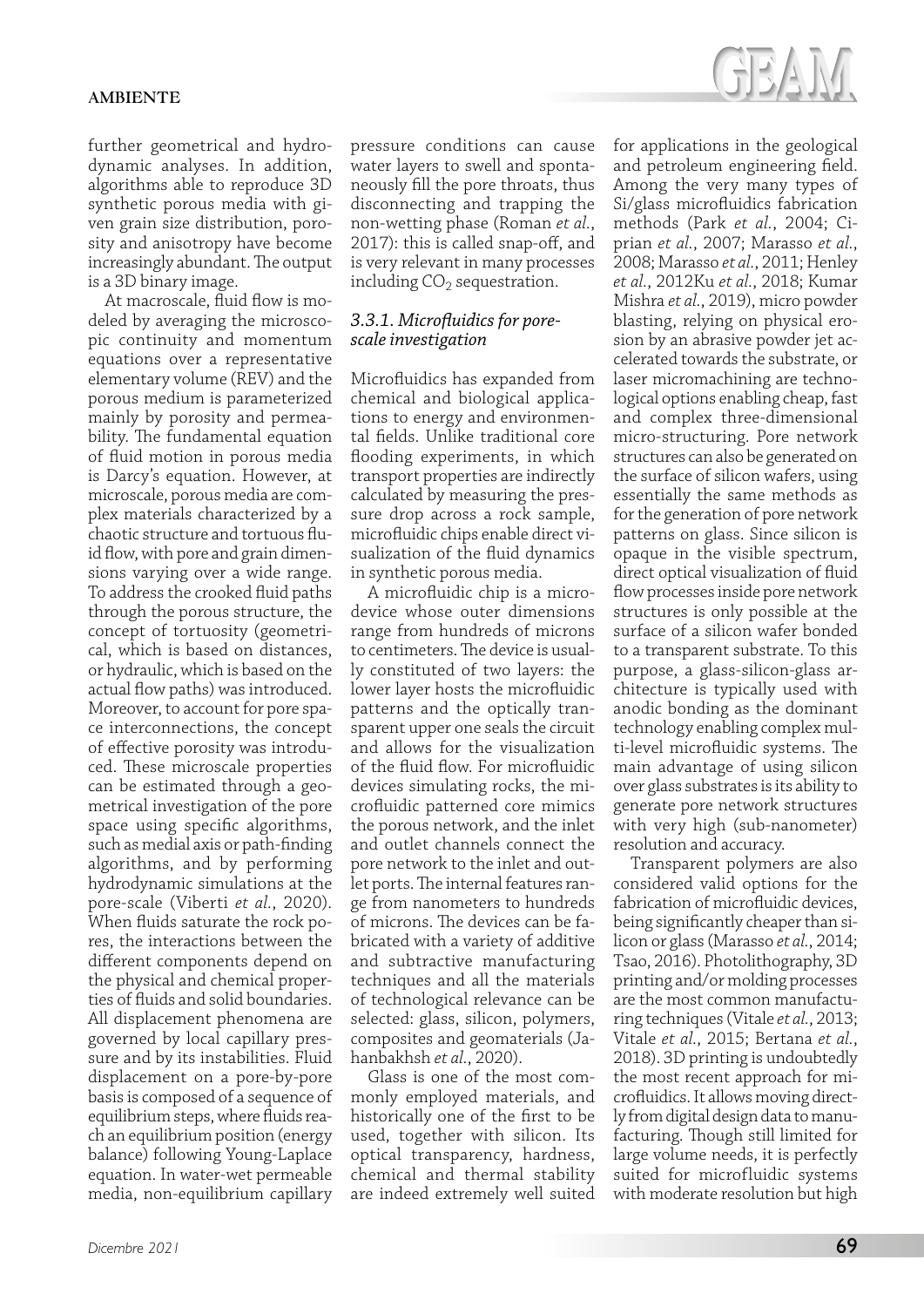

level of complexity, outrunning in this sense more conventional manufacturing techniques. Polymers are generally more versatile than silicon or glass, available in a wide range of compositions and thus of physicochemical properties, cheaper, allow for surface modification, and can easily be bonded. However, this also implies that the surface tends to undergo undesired modifications during processing, which requires additional stabilization. Moreover, polymers can be blended with nanostructured materials to provide composites with improved characteristics and performance (Quaglio *et al.*, 2011). The main drawbacks of polymers are their reduced chemical and mechanical resistances, that limit their application with solvents and make them unsuitable to withstand high temperatures and high differential pressures.

Main applications of microfluidics in the oil and gas field are related to the investigation of water/oil separation (Quaglio *et al.*, 2019), drainage and imbibition processes (Gunda *et al.*, 2011), enhanced oil recovery (Gaol *et al.*, 2020),  $CO<sub>2</sub>$  underground storage (Amarasinghe *et al.*, 2021), carbonate reservoirs and dissolution processes (Soulaine *et al.*, 2021) and PVT measurements (Molla and Mostowfi, 2021).

# *4. Underground storage*

# *4.1. Storage as a discipline*

The concept of storing natural gas underground in geologic formations arose from the need to balance the divergence between a constant gas supply and the seasonal and daily variability of gas consumption. The first successful underground storage of natural gas in a depleted gas reservoir occurred in 1915 in Ontario, Canada. Since

then, hundreds of facilities have been developed. Underground gas storage (UGS) may be defined as the long-term safe isolation of natural gas within geological formations. Thus, two of the most important characteristics of an underground storage are its ability to hold natural gas for future use and the rate at which that gas can be withdrawn. Depleted gas and oil reservoirs, deep saline formations, salt caverns and un-minable coal beds are the favorable candidates for safe geological storage of natural gas, but several reconditioned mines are also in use as gas storage facilities.

Historically, depleted gas or partially depleted gas reservoirs have been the most sizeable and commonly used formations for natural gas storage. A depleted field typically represents the most suitable option because of its proven ability to contain and trap gas on a geological timescale. Pressure is used to force the gas into and out of the porous and permeable reservoir while a sealing caprock prevents vertical fluid migration. However, if the original formation pressure is exceeded during storage operations to increase the working gas volume (i.e. deltapressure conditions are applied), there is a risk that the caprock may fail to confine the gas. Thus, both the hydraulic sealing capacity and the mechanical resistance of the caprock must be carefully investigated. Geomechanical analyses are also needed for evaluation of potential subsidence and induced (micro)seismicity. A significant advantage of depleted fields is the level of knowledge already gained and readily available: information about the geological, structural, petrophysical characteristics and fluid-flow properties are inherited from the exploration and production phases. From a commercial standpoint, depleted reservoirs typically provide very

good storage efficiency, both in terms of movable gas volume and injection/withdrawal gas rates. Deep saline aquifers represent a common alternative for UGS. The development and management of saline aquifers require that the original formation pressure is exceeded to displace the water initially saturating the pores of the rock to accommodate the gas. Therefore, the sealing capacity of the caprock, the presence of spill points (depths below which the gas may "escape" from the geological structure) as well as the rock mechanical integrity must be assessed in order to prevent gas leakage. Salt caverns and excavated rock caverns (such as coal and granite) are generally developed in regions where reservoirs are not available. They are typically much smaller in volume than either depleted reservoirs or aquifers but can provide high delivery rates (Benetatos *et al.*, 2013).

The successful development of a UGS must include an appropriate site selection based on subsurface information and subsequent performance analysis, preferably based on an integrated geological, geochemical, fluid-dynamic and geomechanical approach. To this end, the same basic sets of information as a typical reservoir study are used: geophysics, geology, well logging and core analysis, well testing and production history, rock compressibility. Furthermore, an adequate monitoring program to satisfy technical and safety regulations together with social and environmental concerns must also be conceived to ensure the long-term feasibility of the project, especially if delta-pressure conditions are applied. However, even though the UGS industry has borrowed much of its knowledge from other industries (primarily oil and gas reservoir engineering and production), it has also needed to develop a technology of its own to meet specific challenges and concerns (Verga, 2018).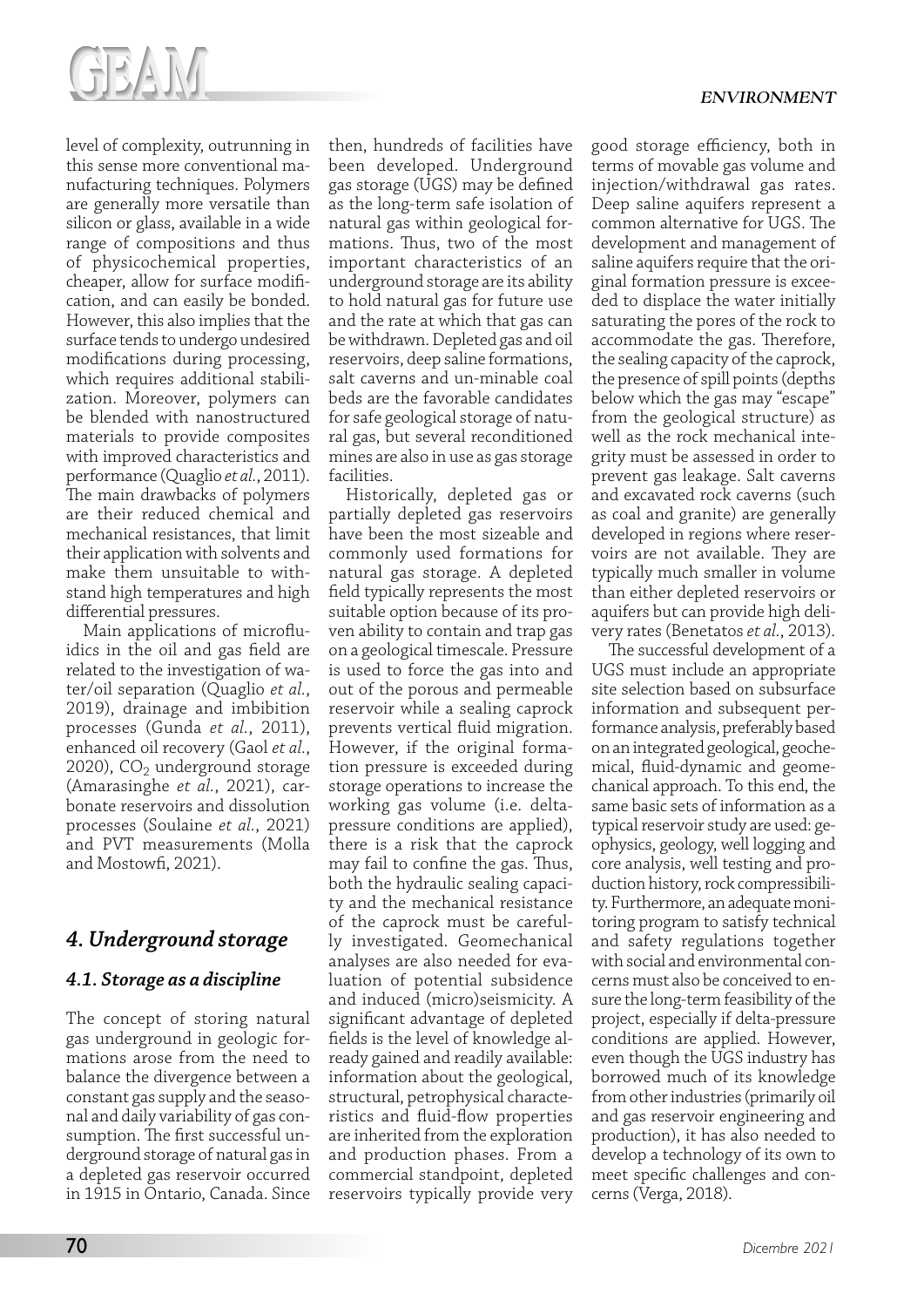#### *4.2. Carbon capture, utilization and storage and hydrogen storage*

Underground storage of carbon dioxide and hydrogen is quite similar to the underground storage of natural gas. In fact, most of the past and ongoing underground  $CO<sub>2</sub>$  and H<sub>2</sub> storage projects use the experiences of the underground natural gas storage in each and every aspect, such as site specifications, storage techniques, monitoring and even cost life cycle or economic viability. The major difference is represented by the physiochemical properties of  $CO<sub>2</sub>$  and hydrogen that require more attention than natural gas especially in terms of leakage, monitoring, chemical affinity and potential chemical, biological or microbial reactions.

Long-term  $CO<sub>2</sub>$  underground storage is regarded as an essential mitigation option to reduce greenhouse gases in the atmosphere and contrast climate change. CCUS (Carbon Capture, Utilization and Storage) encompasses all the methods and technologies to remove  $CO<sub>2</sub>$  from the industrial flue gas and from the atmosphere, followed by  $CO<sub>2</sub>$  recycling or by safe and permanent storage options (IEA, 2020). In this perspective, a dualism exists between  $CO<sub>2</sub>$  utilization and storage – as if one technology was alternative rather than complementary to the other. The authors believe that, as opposed to permanent geological sequestration, temporary underground storage should be part of the CCUS process as a strategy to efficiently couple  $CO<sub>2</sub>$  capture with  $CO<sub>2</sub>$  valorization options, i.e. the storage acts like a "buffer". In this approach,  $CO<sub>2</sub>$  storage is fully integrated with valorization technologies leading to a virtuous  $CO<sub>2</sub>$ cycle, or the three C's: Capture, Cache and Convert (Bocchini *et al.,* 2017). Each industrial segment

could operate independently and optimize its own value chain with an expected significant efficiency enhancement, largely offsetting the cost due to storage. There are several technologies for  $CO<sub>2</sub>$  sequestration and re-use; some of them are already available in the market whereas others, at present, still need a further step of development to become industrially appealing, an example being the RE-CODE EU project (recodeh2020. eu). Furthermore, deploying all of them at the same site still requires significant efforts. The capture process can be attained either from the atmosphere or at the emission source, such as power plants, cement plants or biomass plants where a conversion process – *i.e.* combustion – produces carbon dioxide-rich flue gases. Among the possible separation techniques, the amine scrubbing technology is very mature and has been industrially employed for over 50 years in post-combustion separation. However, amines have major drawbacks: they are toxic/corrosive and require a large amount of energy to be regenerated. Other technologies such as the use of ionic liquids can solve some critical issues (Latini *et al*,*.* 2019) as they feature negligible vapor pressure, non-corrosiveness and low energy demand (Davarpanah *et al*,*.* 2020). Following CO2 capture, the valorization process to obtain chemicals and fuels can be exploited both as a direct conversion process, or as the final step of a value chain. Several (bio)chemical approaches can be designed to obtain the desired molecules, and each of them can be valueable in specific application conditions. The biocatalytic route exploits ad-hoc developed microorganism strain to obtain the desired products (Vasile *et. al*., 2021), electrochemical valorization (Zeng *et al.*, 2018 and 2021; Bejtka *et al.*, 2019, Zeng *et al.*, 2021) exploits renewable energy sources to



power the system (Sacco *et al.*, 2020), while thermocatalytic processes, can take advantage of hydrogen from renewables in the power to gas approach. In the chemical catalytic approaches, the challenge is to select and optimize processes and materials highly selective, efficient, inexpensive and environmentally friendly, able to be competitive in the energetic transition (Kamkeng *et al.*, 2020). At present, CO and formic acid are considered to be the most economically viable molecules in electro catalytical processes (Jouny *et al.*, 2020), while thermocatalysis is more efficiently exploited to obtain methane, methanol and more complex C2 molecules (e.g. ethylene).

Currently, hydrogen is generally stored as a gas in very high-pressure vessels, or in liquid form at very low temperatures in heavily insulated vessels. Such vessels are expensive, heavy and inconvenient. Geological storage is a possible option to store large quantities of hydrogen and therefore large amounts of energy over long timescales. This is the reason why underground  $H_2$  storages has been given serious consideration. Hydrogen can be stored using either salt caverns or porous formations like saline aquifers or depleted gas and oil fields. While hydrogen has already been stored successfully in salt caverns for industrial use, experiences with subsurface porous media hydrogen storage are relatively scarce. Although large-scale underground storage of hydrogen is possible thanks to the technology of underground storage of natural gas and carbon dioxide, additional investigations are needed to assess technical feasibility and safety with respect to caprock tightness, diffusivity, interactions with the reservoir rocks with potential subsequent changes of the storage properties, reactions with microbial communities and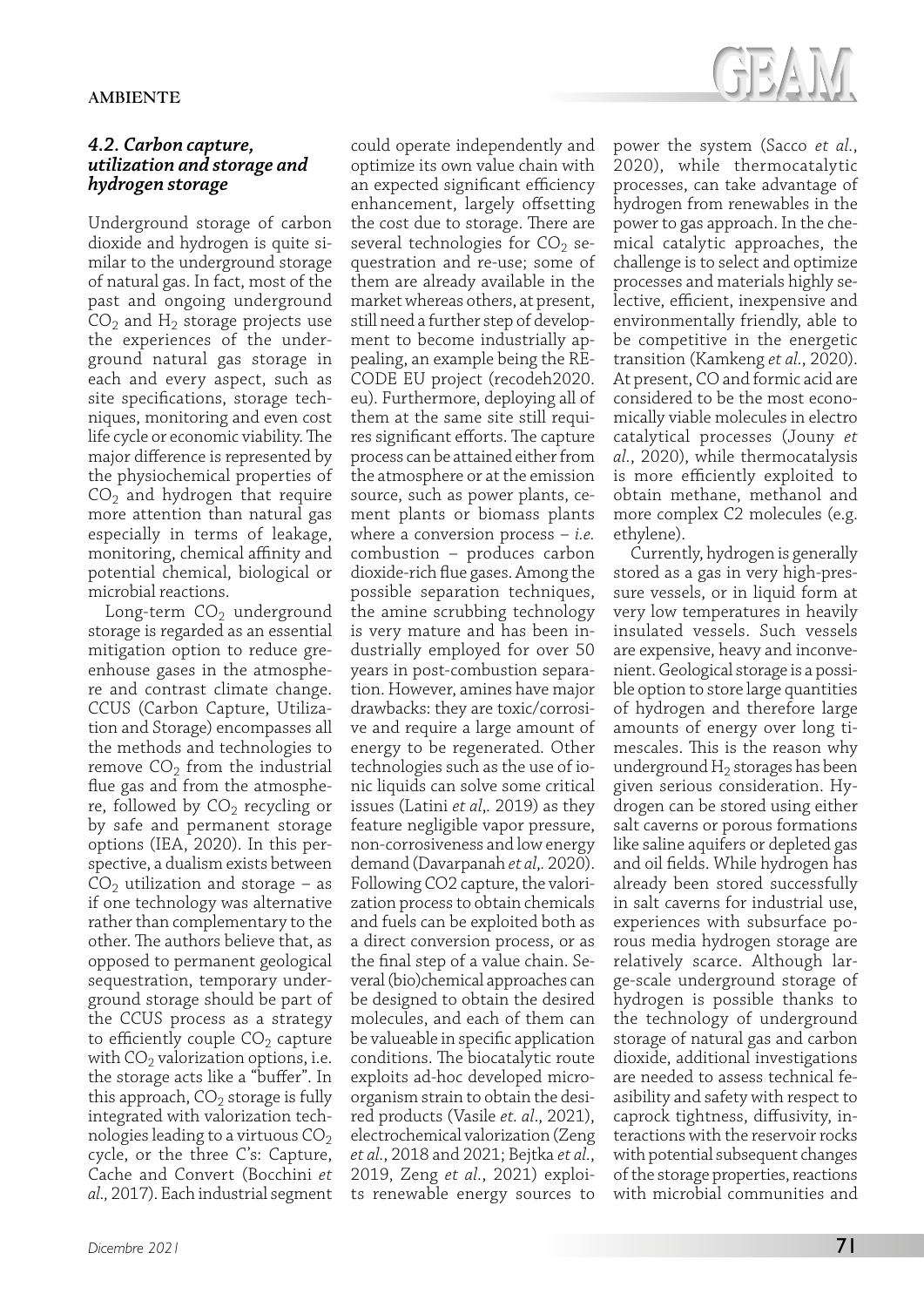

compatibility with materials. All these aspects are currently being investigated by the PoliTO-IIT research team with equipment suitable to run experiments even at the challenging pressure and temperature conditions typical of deep underground geological formations.

# *4.2.1. EoS and phase behavior*

Hydrogen and methane are in gaseous phase at both reservoir and standard conditions due to their critical constants and phase diagram. When storing  $H_2$  in a depleted reservoir, the description of the interaction between fluids  $(H<sub>2</sub>, hydrocarbons and water)$  and the volumetric behavior of the resulting gas mixture requires the adoption of a compositional fluid model. The fluid behavior is defined by an Equation of State (EoS) which must be properly selected for the range of pressure and temperature conditions of the physical system under investigation. The two most used EoS implemented in compositional reservoir simulators are the cubic equations called Soave-Redlich-Kwong, originally conceived by Redlich and Kwong in 1949 and subsequently improved by Soave in 1972, and Peng-Robinson, in which a further modification to the Soave-Redlich-Kwong equation was introduced in 1976. The GERG-2008 EoS can also approximate well the thermodynamic properties of natural gases and other mixtures for a wide range of mixture compositions, pressure and temperature.

# *4.2.2. Diffusion*

One of the issues to be addressed for gas storage is the sealing capacity of reservoir caprocks to prevent upward gas migration. In gas reservoirs evidence proves that methane diffusion through caprocks is negligible even over geological times. Conversely,  $H_2$  and  $CO<sub>2</sub>$  diffusion through reservoir caprocks has to be properly evaluated as well as diffusion of any gas mixture in the case of storage in aquifers.

Hydrogen diffusivity mainly takes place in the water saturating the caprock (Hemme & Van Berk, 2018; Vinsot *et al.*, 2014); the gas first dissolves in the water and then diffuses through it. Solubility and diffusivity of  $CH_4$ ,  $H_2$  and  $CO_2$ in pure water are shown in Tab. 1.

Diffusivity coefficient measured at ambient pressure should represent an overestimation of diffusivity at reservoir pressure because theoretical values of free molecular diffusivity coefficient for most gases show a direct proportionality with temperature and an inverse proportionality with pressure (Roberts, 1972). Inverse correlations between diffusion coefficients and pressure were experimentally observed for diffusion of He in rocks (Pandey et al., 1974.),  $CH<sub>4</sub>$  in rocks (Schlomer et al., 2004),  $CH<sub>4</sub>$  in coal (Wang et al., 2016) and  $H_2$  in clay (Boulin et al., 2008). Diffusion is higher for dry samples because hydrogen diffuses directly in the empty pore spaces: measurements on dried argillites samples were close to 10-7

Tab.  $I$  – Solubility and diffusivity of CH<sub>4</sub>, H<sub>2</sub> and CO<sub>2</sub> in pure water (Engineering toolbox, 2008; Wise & Houghton, 1966; Tamimi *et al.*, 1994).

| Gas            | Solubility in water (g/kg) |                 | Diffusivity in water (m2/s) |                      |
|----------------|----------------------------|-----------------|-----------------------------|----------------------|
|                | @ 20°C, 0,1 MPa            | @ 60°C, 0,1 MPa | @ 20°C, 0,1 MPa             | @ 60°C, 0,1 MPa      |
| CH4            | 0.023                      | 0.007           | $2.4 \cdot 10^{-9}$         | $6.7 \, 10^{-9}$     |
| H <sub>2</sub> | 0.0016                     | 0.0012          | $5.010^{-9}$                | $13.1 \cdot 10^{-9}$ |
|                | 0. I 6                     | ).6             | $6710-9$                    | 4 2 $10^{-9}$        |

 $\rm m^2/s$  while tests on the same argillite at different water saturation values showed diffusion was two orders of magnitude lower than for dry samples. In water saturated clay rocks, measured  $H_2$  diffusion was found in the range 10-12-10- 10 m2/s (Krooss, 2008; Aertsens, 2009; Jacops et al., 2012; Vinsot et al., 2014; Jacops et al., 2015). Water salinity could also have an impact on diffusivity. According to Panfilov (2016) caprocks saturated with water represent an impermeable barrier to hydrogen, and numerical simulations with a hydrogeochemical modeling approach confirmed that the loss of hydrogen by diffusion through the caprock at reservoir conditions is negligible (Carden and Paterson 1979; Krooss, 2008; Hemme et al., 2018). The diffusion values of H2- CH4 mixtures measured by the PoliTO-IIT research team at standard pressure and reservoir temperature are also in the range 10-10-10-  $11 \text{ m}^2$ /s and seem to confirm the sealing capacity of clayey caprocks.

# *4.2.3. Biochemistry*

Biogeochemical analyses need to be carried out with the main aim of assessing the potential changes in the stored gas mixture and in petrophysical properties due to microbial activities within the reservoirs selected for underground storage of  $CO<sub>2</sub>$  or  $H<sub>2</sub>$ . Several studies have estimated that generally between 103 and 106 microbial cells per milliliter of water can be found in deep underground formations (Ivanova, 2007; Gniese, 2014; Itävaara, 2016) and it is well known that microbial communities can deeply affect the activity of UGS with respect to: (i) loss of stored gas and, as a result, loss of energy value; (ii) damage to plant and technical equipment due to biocorrosion and clogging caused by biofilm formation and biomass accumulation; (iii) safety risks to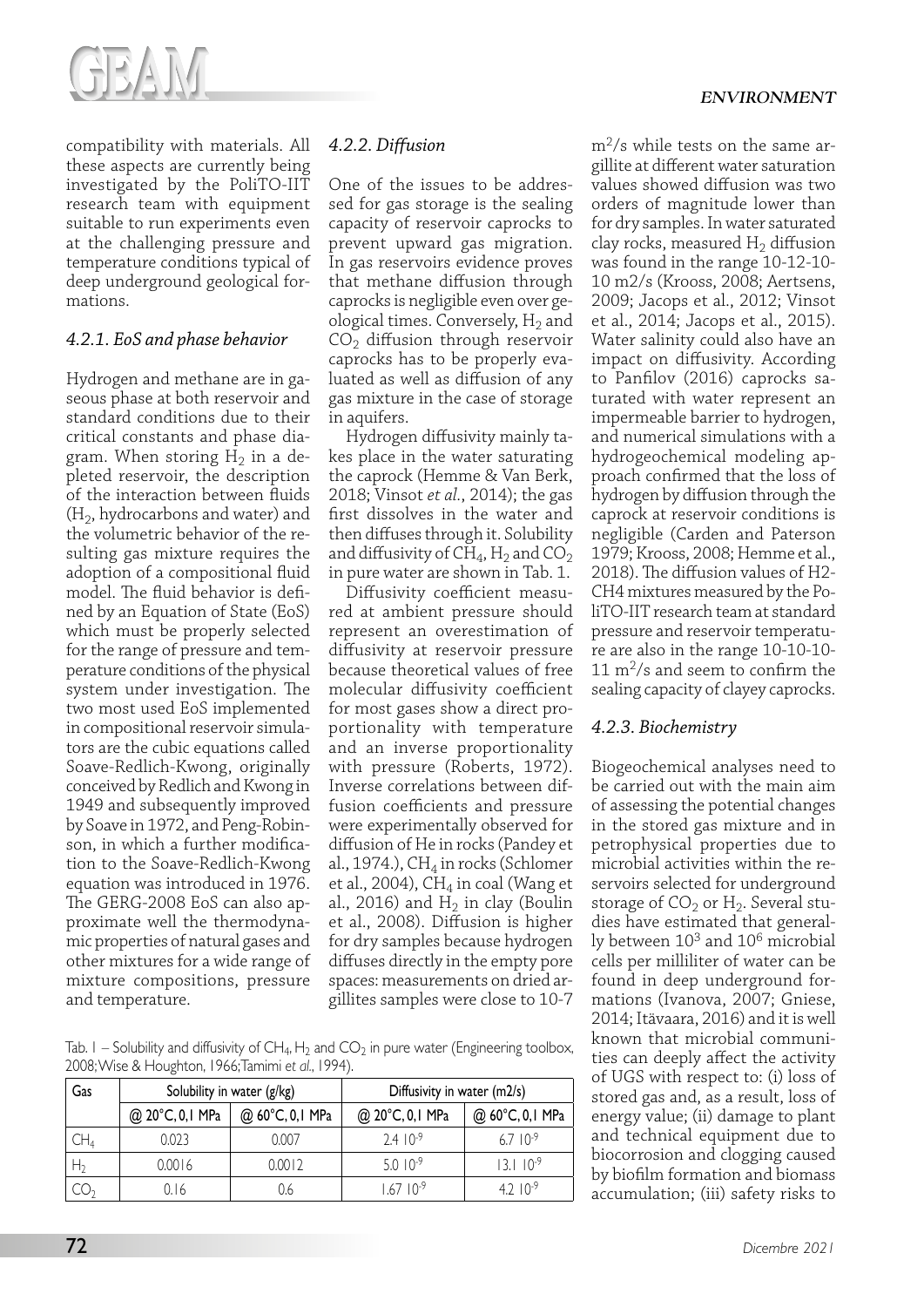

operators mainly due to the production of hydrogen sulfide, which is highly toxic (West, 2011; Gniese, 2014).

The recent development of powerful molecular biology tools, such as high-throughput Next-Generation Sequencing (NGS) technologies, has allowed for a targeted and detailed study of the deep microbiota, characterized by non-culturable microorganisms that cannot be analyzed by standard laboratory techniques. Samples of formation fluids and sediments can be collected prior to injection for a baseline on microbial composition to be compared with changes induced by the presence of insufflated  $CO<sub>2</sub>$  or H<sub>2</sub>. In both cases, microbiological analysis is useful to identify and monitor the biogeochemical processes, which can affect the consumption and diffusion of the gas within the reservoir during storage. Numerous studies of microbial communities in the deep biosphere have revealed that – based on their metabolic pathways – four main classes of microorganisms can be distinguished: methanogens, sulphate reducers, homoacetogenic bacteria and iron reducers, with the first two posing the greatest risks to the storage site (Leung, 2014; Heinemann, 2021).

In the case of  $CO<sub>2</sub>$  storage, it is extremely unlikely that microorganisms can survive direct exposure to supercritical  $CO<sub>2</sub>$ . However, it has been proven that, after the injection phase, different microbial classes can be exposed to the gaseous or dissolved phase of  $CO<sub>2</sub>$  and metabolize it to proliferate. The direct effect of  $CO<sub>2</sub>$  is its potential role as oxidant compound that can be used as an energy source (e.g. for methane production), while the indirect effect is the reduction of the pH level, altering the composition of the microbiota and leading to a reduction in the microbial diversity (Gulliver, 2016). ). It

has been shown by experimental evidence that resilient microbial populations can have both favourable and unfavourable effects on the capacity, integrity and safety of a storage site (Gniese, 2014). For example, biofilm formation can potentially help to "lock in" the injected  $CO<sub>2</sub>$  and prevent its migration as plume. Conversely, the activation of some microbial metabolisms, e.g. methanogenesis, can lead to methane production and potential leakage (Mu & Moreau, 2015). Although the effects related to microbial activity may be small and almost undetectable at the beginning of the storage period, they can become very difficult to control and costly to remediate if autocatalytic reactions are triggered (West, 2011).

The studies needed to ensure safety and efficiency of a  $H<sub>2</sub>$  storage are even more complex than those required for  $CO<sub>2</sub>$  since the experience and practical applications of underground  $H_2$  storage are to date very limited (Heinemann, 2021). From a biochemical point of view, the insufflation of hydrogen can trigger the proliferation of all the hydrogenotrophic microorganisms, which belong to the four aforementioned metabolic classes. It has been proven that the risks of  $H_2$  loss is higher when more terminal electron acceptors for microbial metabolic activities, like  $CO<sub>2</sub>$  and sulfate, are available. Therefore, a detailed mineralogical-petrographic analysis of the reservoir and caprock is needed to assess the content of sulfate- and carbonate-based minerals (e.g. calcite, dolomite and siderite) (Flesch, 2018; Hemme & Van Berk, 2018).

The PoliTO-IIT research team is applying its expertise in microbiology and reactor engineering in order to: (i) carry out the characterization of microbial profile of the microbiota in depleted reservoirs of interest for potential conversion into storages, and (ii) study the microbial metabolic activities by means of a multiphase reactor system (installed in the SEASTAR facilities) that has been specifically designed to reproduce reservoir conditions (max pressure = 200 bar and max temperature = 150°C), with solid rock samples, microfluidic chips, bacteria and flow of gas/ liquid mixtures . The microbiological analysis is carried out by means of taxonomic and relative abundances determination of deep microbiota through NGS sequencing of the 16S ribosomal subunit, with specific targets for both bacteria and archaea populations. The study is complemented by the use of functional genes for the characterization of the metabolic activities of methanogenic archaea (*mcrA*) and sulphate-reducing bacteria (*dsrB*) (Ranchou-Peyruse, 2019).

# *4.2.4. Geochemistry*

Geochemistry plays an important role in  $CO<sub>2</sub>$  storage. The reactivity of carbonate and silicate minerals is at the heart of porosity and pore geometry changes in rocks injected with  $CO<sub>2</sub>$ , which ultimately control the evolution of flow and transport properties of fluids in porous (Noiriel & Daval, 2017). Supercritical  $CO<sub>2</sub>$  at the pressure and temperature conditions typical of subsurface storage is soluble to a limited degree in water and saline brine but enough to transform the brine into a carbonic acid solution. The acidified brine can dissolve silicate minerals in the rocks, a form of silicate rock "weathering", the extent of which depends on the availability of divalent cations contained in silicate minerals and the kinetics of mineral dissolution. The second part of the weathering cycle, which can also occur in underground reservoirs, is the recombination of released divalent cations like Ca, Mg and Fe with dissolved  $CO<sub>2</sub>$  to form solid carbonate minerals. Intuiti-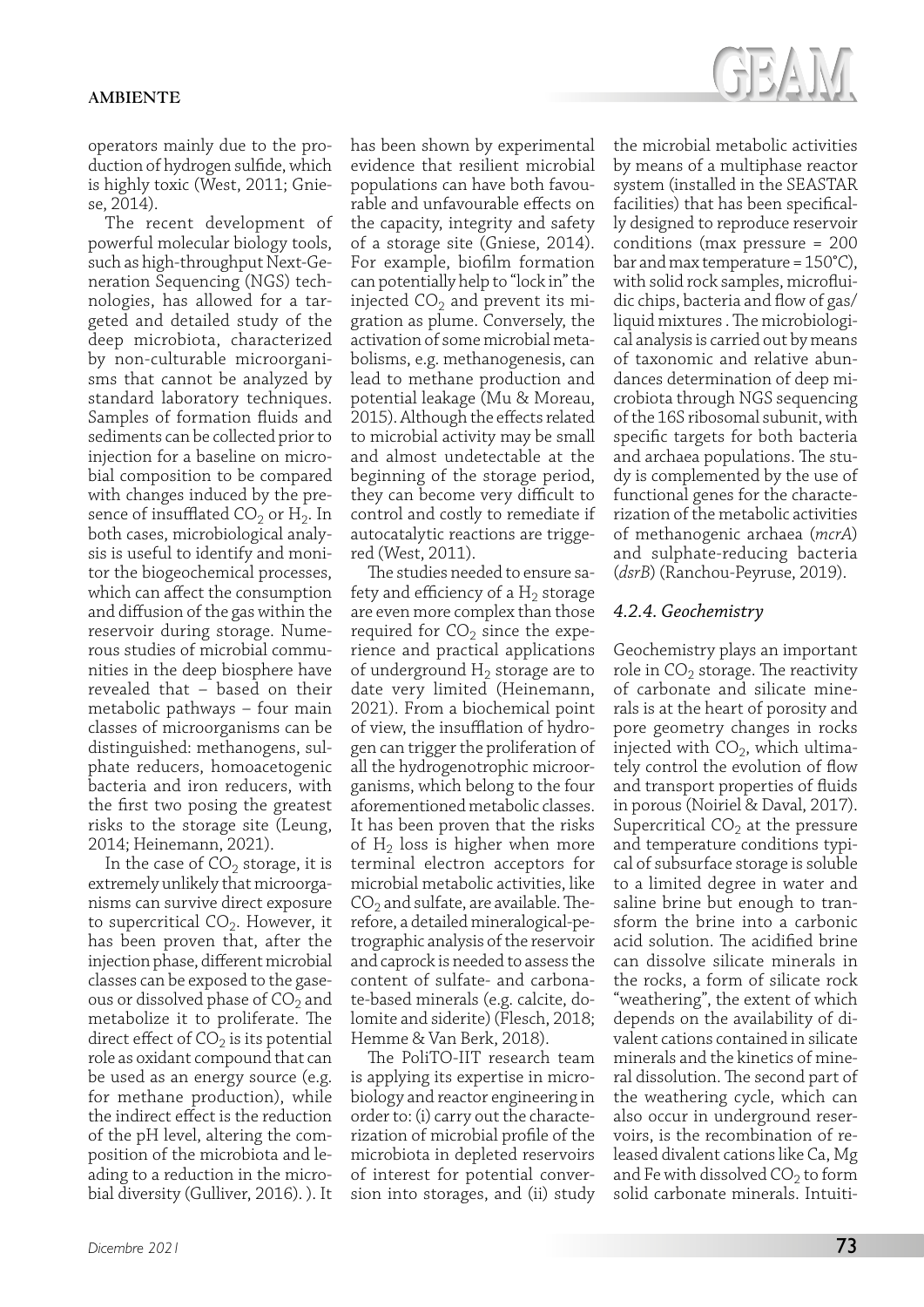

vely, an increase in permeability is likely to occur due to dissolution while carbonation should lead to a permeability reduction by globally decreasing the reservoir porosity. However, the evolution of permeability also depends on how the pore space is affected by reactions, e.g.: non-uniform precipitation patterns emphasize the permeability decrease by increasing the pore roughness; crystallization pressure resulting from precipitation of carbonates or salts could induce fracturing and the creation of new flow paths. Thus the prediction of permeability evolution in reservoirs is somewhat challenging due to the number of factors that can affect the dynamics of flow path enlargement or clogging. In addition, sample-size limitations restrict the ability to predict reliable porosity-permeability relationships at larger scales.

# *4.3. Geomechanical issues*

Pressure changes caused in geological formations by fluid production and/or storage affect the rock stress state. If the variations of the rock stress state are significant, they could jeopardize the formation integrity and induce microfracturing, faults (re)activation and ground movements. Therefore, current regulations and public concerns call for geomechanical analyses to assess safety conditions in terms of stored gas containment, earthquake hazard and subsidence magnitude and extension. Geomechanical models, based on mechanical properties derived from lab and in-situ measurements, are strongly connected to the static and dynamic models. The geomechanical model simulates the stress state variations, verifies rock integrity and potential fault slippage, and calculates the rock deformation, which can propagate to the surface and induce ground movements. If ground movement surveys are available, a back-analysis procedure is carried out: the rock mechanical parameters are calibrated until a satisfactory match is achieved between simulated and measured deformations. The Interferometric Synthetic Aperture Radar (InSAr) acquisition technique is widely adopted for ground movements surveys due to its high accuracy (millimeters) on large areas (Berardino *et al.*, 2003; Ferretti *et al.*, 2001).

In the case of natural gas storage, seasonal ground movements can be correlated with withdrawal/ injection operations. Gas pressure changes in the geological formations cause variations of effective stresses; if these variations are significant, they could affect the formation integrity and induce microfracturing, faults (re)activation and ground movements. Therefore, avoidance of these issues calls for geomechanical analyses to assess safety conditions.

The analysis of ground movement surveys induced by the storage systems located in the Po Plain, Italy (depth is in the range 1-1.5 km), shows a consistent relation between pressure variations and corresponding subsidence/ rebound at the surface level (Codegone *et al.*, 2016; Coti *et al.*, 2018; Benetatos *et al.*, 2020). This UGS-related pressure variations due to the withdrawal/injection phases affect the formation cyclically and over relatively short periods (typically 5-7 months). The correlation between gas injection/ extraction and upward/downward ground movements indicates that the formations behave elastically (Teatini *et al.*, 2011; Ferronato *et al.*, 2013). When a depleted reservoir is converted into a storage, it is initially refilled with gas; this phase generates a pressure increase and thus a decrease of the effective stresses (unloading). The subsequent cycles of gas withdrawal (loading) occur in the elastic field, with a stiffer behaviour than in primary production, where the quasi-monotonic pressure decrease occurring over decades can induce a consistent time-dependent behaviour of the sandy reservoir materials (Musso *et al.*, 2021). The simulation of the deformations induced by gas withdrawal/injection cycles requires an appropriate choice of the relevant parameters by selecting the reference range of strains of the process from lab tests (Marzano *et al.*, 2019, Rocca *et al.*, 2019). Furthermore, the transverse isotropy of the clastic formations can affect their mechanical response during storage cycles, as in the case of wellbores (Deangeli & Omwanghe, 2018; Parkash & Deangeli, 2019; Deangeli *et al.*, 2021).

# *4.3.1. Microseismicity monitoring*

Microseismic monitoring is the passive observation of very small-scale earthquakes (i.e. magnitude less than zero) which occur in the underground because of geothermal operations or gas storage which cause a stress state change. During stress redistribution, sudden slips can occur along pre-existing zones of weakness such as faults or fracture networks, releasing energy in the form of seismic waves which are known as microseismic events. These micro-earthquakes are typically too small to be felt on the surface but can be detected by borehole seismic sensors with an adequate resolution in order to register even very low magnitude events at the depths of the geological formations involved in the injection or withdrawal operations. The spatial and temporal variations in microseismicity can be used to monitor changes in the stress field and hence potentially be used to monitor perturbations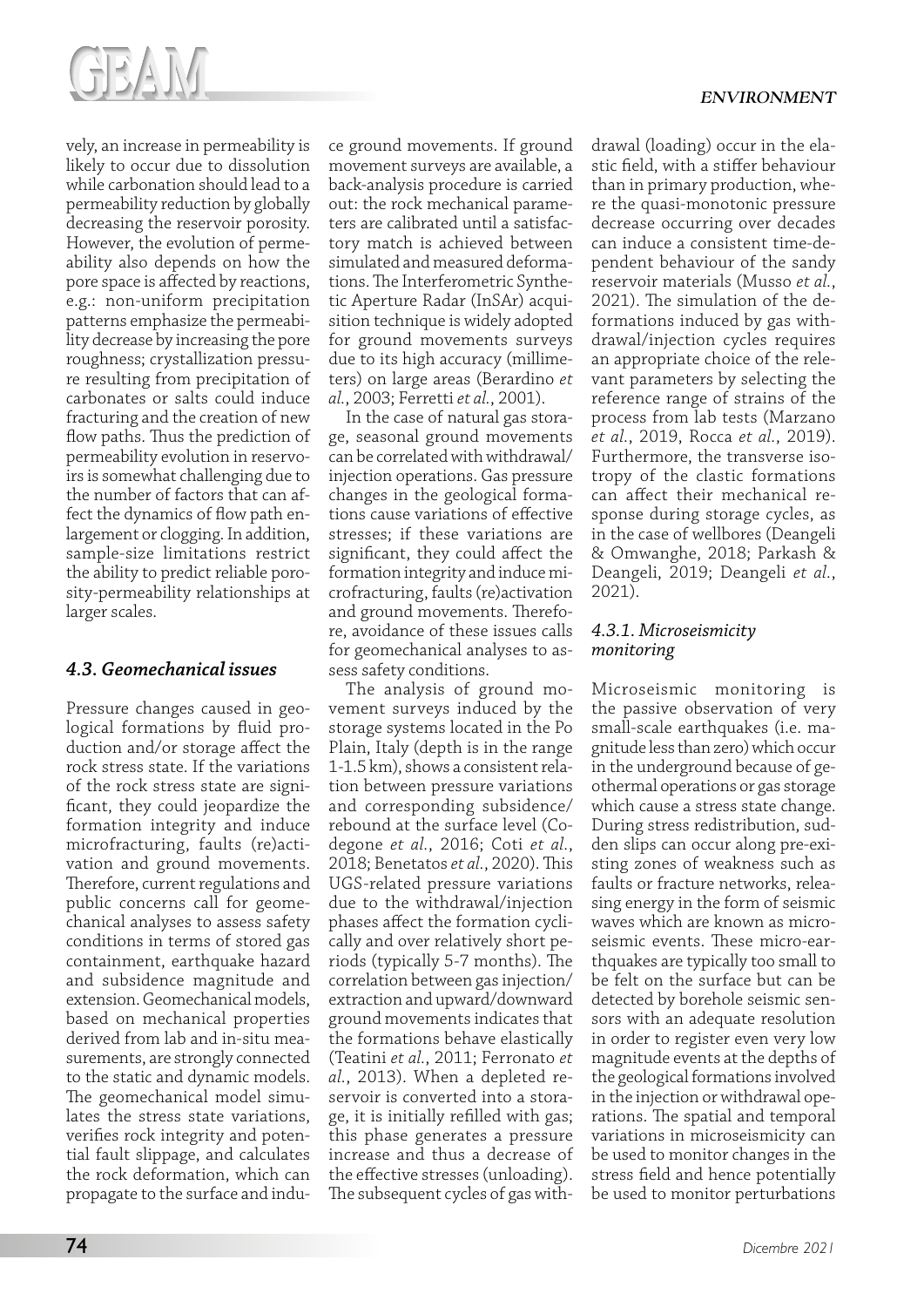

in fluid pathways as well as top-seal and well-bore integrity.

The design of a microseismic network for monitoring purposes must be based on a detailed analysis of the local and regional faults systems, especially in areas where infrastructures and/or urban settlements are present. Prior to installation of the instruments, a careful mapping of all the possible sources of noise is necessary as well as a quantitative analysis of the noise levels at the selected locations.

#### *4.4. Conversion of offshore facilities*

In the case of an offshore (partially) depleted reservoir to be converted into  $CH_4$ -H<sub>2</sub> mixtures or  $CO<sub>2</sub>$  storage facility, this also implies the conversion of the platform originally designed for hydrocarbon production. This option is particularly attractive because it allows minimizing the environmental impact that is typical of complete platform decommissioning, in particular for the subsea ecosystem that has grown around the jacket, and because it offers a cost-saving solution for the implementation of the equipment needed for underground gas storage.

The accidental release of dangerous (flammable and/or toxic) high pressure gases are one of the key safety issues for offshore platforms. Thus, an efficient CFD model has been developed (Carpignano *et al.*, 2017; Moscatello *et al.*, 2021) to simulate accidents with the aim of using the simulation results as a driver for effective design choices. The model, called SBAM model, is being validated by experimental activities, where model predictions are compared with the dispersion of a low concentration methane release into a scaled mock-up of an oil&gas platform (scaled 1:10) in the SEASTAR facilities of the PoliTO-IIT research team (Gerboni *et al.*, 2020; Moscatello *et al.*, 2020). The program of the research aims at extending the application of the model for the simulation of potential accidents involving  $CH_4$ -H<sub>2</sub> mixtures and CO<sub>2</sub>.

Along with  $CH_4$ -H<sub>2</sub> or  $CO_2$  storage, other complementary conversion options have been taken into account for the production of photovoltaic (PV) energy and use of this renewable energy for the separation and delivery of desalinated seawater for civil use, and recovery of raw materials such as lithium from the resulting brine.

# *References*

- Agarwal, R.G., 1980. *A New Method to Account for Producing Time Effects When Drawdown Type Curves Are Used To Analyze Pressure Buildup and Other Test Data.* Presented at the SPE ATCE, Dallas, Texas, USA, SPE-9289-MS.
- Ahn, S., Horne, R., 2010. *Estimating Permeability Distributions From Pressure Pulse Testing.* ATCE, Florence, Italy. SPE-134391-MS.
- Amarasinghe, W., Farzaneh, S., Fjelde, I., Sohrabi, M., Guo, Y., 2021. *A Visual Investigation of CO2 Convective Mixing in Water and Oil at the Pore Scale Using a Micromodel Apparatus at Reservoir Conditions.* Gases, Vol. 1(1), pp. 53-67.
- Azarkish, A., Khaghani, E., Rezaeidoust, A., 2006. *Interpretation of Water Injection/Fall Off Test* (Response to M.Levitan,SPE 77532). Conference paper presented at the SPE International Oil & Gas Conference and Exhibition in Beijing, China, 5-7 December.
- Azin, R., Mahmoody, M., Jafari Raad, S.M., Osfouri, S., 2013. *Measurement*  and modeling of CO<sub>2</sub> diffusion coef*ficient in saline aquifer at reservoir conditions*. Cent Eur J Eng, 3(4), pp. 585-594.
- Azzarone, E., Beretta, E., Guglielmelli,

A., Nunzi, P., Mariotti, P., 2011. *Gas Injection testing & PLT – Off-shore Eni Experience.* OMC, Ravenna, Italy.

- Bejtka, K., Zeng, J., Sacco, A., Castellino, M., Hernández, S., Farkhondehfal, M.A., Savino, U., Ansaloni, S., Pirri, C.F., Chiodoni, A., 2019. *Chainlike*  Mesoporous SnO<sub>2</sub> as a Well-Perfor*ming Catalyst for Electrochemical CO2 Reduction.* ACS Applied Energy Materials, 2(5), pp. 3081-3091.
- Benetatos, C., Codegone, G., Deangeli, C., Giani, G., Gotta, A., Marzano, F., Rocca, V., Verga, F., 2017, *Guidelines for the study of subsidence triggered by hydrocarbon production*, Geoingegneria Ambientale e Mineraria, 152(3), pp. 85-96
- Benetatos, C., Codegone, G., Ferraro, C., Mantegazzi, A., Rocca, V., Tango, G., Trillo, F., 2020. *Multidisciplinary Analysis of Ground Movements: An Underground Gas Storage Case Study.*  Remote Sensing, 12, 3487.
- Benetatos, C., Codegone, G., Rocca, V., 2020. *Subsidence analysis in the Italian Po Plain area: an extended case study.* Proceedings of the 82nd EAGE Conference & Exhibition 2020.
- Benetatos, C., Giglio, G., 2021. *Coping with uncertainties through an automated workflow for 3D reservoir modelling of carbonate reservoirs.* Geoscience frontiers, (in press).
- Benetatos, C., Málek, J., Verga, F., 2013, *Moment tensor inversion for two micro-earthquakes occurring inside the Háje gas storage facilities*, Czech Republic, Journal of Seismology, 17(2), pp. 557-577
- Benetatos, C., Salina Borello, E., Peter, C., Rocca, V., Romagnoli, R., 2019. Considerations on energy transitions. GEAM. Geoingegneria Ambientale e Mineraria, Vol. 158 (3), pp. 26-31.
- Benetatos, C., Viberti, D., 2010. *Fully integrated hydrocarbon reservoir studies: myth or reality?* American Journal of Applied Sciences, Vol. 7(11), pp. 1477-1486.
- Berardino, P., Costantini, M., Franceschetti, G., Iodice, A., Pietranera, L., Rizzo, V., 2003. *Use of differential SAR*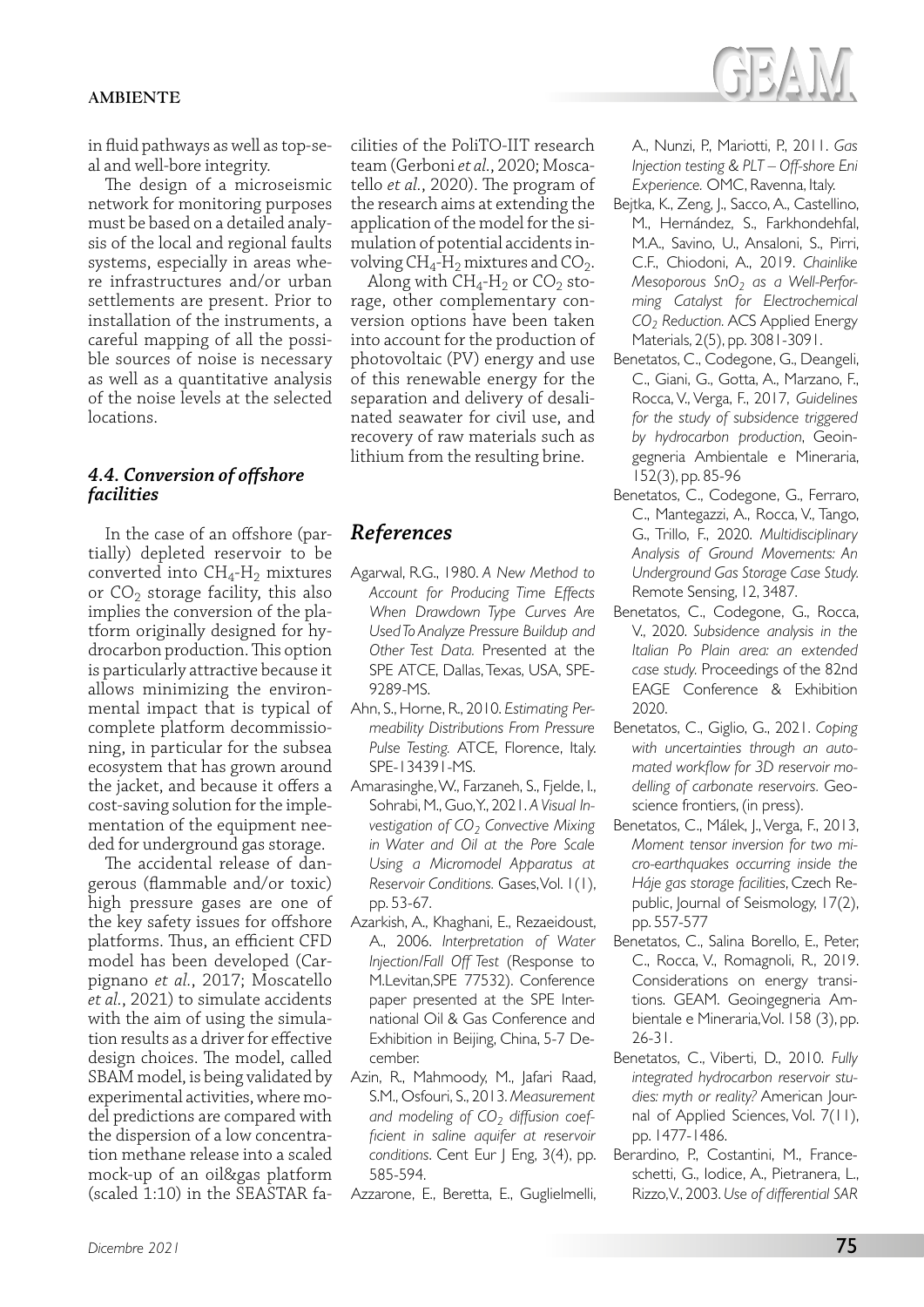

*interferometry in monitoring and modelling large slope instability at Maratea (Basilicata, Italy).* Engineering Geology, Vol. 68, pp. 31-51.

- Beretta, E., Tiani, A., Lo Presti, G., Verga, F., 2007. *Value of Injection testing as an Alternative of Conventional Well testing: Field Experience in a Sour-Oil Reservoir.* SPEREE, Vol. 10 (2), pp. 112-121. SPE-100283-PA.
- Bertana, V., Potrich, C., Scordo, G., Scaltrito, L., Ferrero, S., Lamberti, A., Perrucci, F., Pirri, C.F., Pederzolli, C., Cocuzza, M., Marasso, S.L., 2018. *3D-printed microfluidics on thin Poly( methyl methacrylate) substrates for genetic applications*, Journal of Vacuum Science and Technology B, Vol. 36(1), 01A106-1/7.
- Bocchini, S., Castro, C., Cocuzza, M., Ferrero, S., Latini, G., Martis, A., Rocca V., Viberti, D., 2017. *The virtuous CO<sub>2</sub> circle or the three Cs: capture, cache, and convert*. Journal of Nanomaterials. DOI: 10.1155/2017/6594151
- Boughrara, A.A., Peres, A.M., Chen, S., Machado, A.A.V., Reynolds, A.C., 2007. *Approximate Analytical Solutions for the Pressure Response at a Water-Injection Well.* SPE Journal, Vol. 12 (1), pp. 19-34.
- Boulin, P., Angulo-Jaramillo, R., Daıan, J.F., Talandier, J., Berne, P., 2008. *Experiments to estimate gas intrusion in Callovo-oxfordian argillites*. Phys. Chem. Earth A/B/C 33, pp. 225-230.
- Bourdet, D., Whittle, T.M., Douglas, A.A., Pirard, V.M., 1983. *A New Set of Type Curves Simplifies Well Test Analysis,* in: WORLD OIL, May 1995.
- Boving, T.B., Grathwohl, P., 2001. *Tracer diffusion coefficients in sedimentaryrocks: correlation to porosity and hydraulic conductivity*. Journal of Contaminant Hydrology, 53, pp. 85- 100.
- Carden, P.O., Paterson, L., 1979. *Physical, chemical and energy aspects of underground hydrogen storage*. Int J Hydrog Energy, 4(6), pp. 559-56.
- Carpignano, A., Corti, T., Uggenti, A.C., Gerboni, R. 2017. *Modelling of a supersonic accidental release in Oil&- Gas offshore: Characterisation of a source box.* GEAM. Geoingegneria

Ambientale e Mineraria. 152:3, pp. 58-64.

- Ciprian I, Bangtao C, Jianmin M, editors, 2007. Deep wet etching-through 1mm pyrex glass wafer for microfluidic applications. IEEE 20th International Conference on Micro Electro Mechanical Systems (MEMS); 2007 21-25 Jan. 2007.
- Codegone, G., Rocca, V., Verga, F., Coti, C., 2016. *Subsidence modeling validation through back analysis for an Italian gas storage field*. Geotechnical and Geological Engineering, Issue 6.
- Coelho, A.C.D., de Carmargo, C., Kato, E.T., Legrand, V.M., 2005. *Utilizing Mini – DST for Formation Evaluation.*  Presented at the SPE Latin American and Caribbean Petroleum Engineering Conference in Rio de Janeiro, Brazil, June. SPE 94963.
- Coti, C., Rocca, V., Sacchi, Q., 2018. *Pseudo-Elastic Response of Gas Bearing Clastic Formations: An Italian Case Study*. Energies, 11, 2488.
- Davarpanah, E., Hernández, S., Latini, G., Pirri, C.F., Bocchini, S., 2020. *Enhanced CO2 absorption in organic solutions of biobased ionic liquids*. Advanced Sustainable Systems, 4(1), 1900067.
- Deangeli, C., Cardu, M., Martinelli D., 2021. *Analysis of the Stability of Openings Excavated in Anisotropic Rocks*. In: Barla, M., Di Donna, A., Sterpi D. (eds) Challenges and Innovations in Geomechanics. IACMAG 2021. Lecture Notes in Civil Engineering, vol. 126. Springer, Cham. https://doi-org.ezproxy.biblio.polito. it/10.1007/978-3-030-64518-2\_43
- Deangeli, C., Omwanghe, O., 2018. *Prediction of mud pressures for the stability of wellbores drilled in transversely isotropic rocks*. Energies, 11(8), 1944.
- Dobereiner, L., 1984. *Engineering geology of weak sandstones.* University of London, United Kingdom.
- Engineering ToolBox, 2008. *Solubility of Gases in Water*. Retrieved from https://www.engineeringtoolbox. com/gases-solubility-water-d\_1148. html
- European Union. *2030 climate & energy framework.* Retrieved from ht-

tps://ec.europa.eu/clima/policies/ strategies/2030\_en

- Ferretti, A., Prati, C., Rocca, F., 2001. *Permanent scatterers in SAR interferometry*. IEEE Transactions on Geoscience and Remote Sensing, Vol. 39, pp. 8-20.
- Ferronato, M., Castelletto, N., Gambolati, G., Janna, C., Teatini, P., 2015. *II cycle compressibility from satellite measurements.* Géotechnique, Vol. 63(6), pp. 479-486.
- Flesch, S., Pudlo, D., Albrecht, D., Jacob, A., Enzmann, F., 2018. *Hydrogen underground storage – Petrographic and petrophysical variations in reservoir sandstones from laboratory experiments under simulated reservoir conditions*. International Journal of Hydrogen Energy, Vol. 43(45), pp. 20822-20835.
- Fokker, P.A., Renner, J., Verga, F., 2013. *Numerical modeling of periodic pumping tests in wells penetrating a heterogeneous aquifer.* American Journal Of Environmental Sciences, Vol. 9(1), pp. 1-13.
- Fokker, P.A., Salina Borello, E., Serazio, C., and Verga, F., 2012. *Estimating reservoir heterogeneities from pulse testing.* Journal of Petroleum Science and Engineering, Vol. 86-87, pp. 15-26.
- Fokker, P.A., Salina Borello, E., Verga, F., Viberti, D., 2017. *Harmonic Pulse Testing for Well and Reservoir Characterization.* In Proceedings 79th EAGE/ Europec Conference.
- Fokker, P.A., Salina Borello, E., Verga, F., Viberti, D., 2018. *Harmonic pulse testing for well performance monitoring.* Journal of Petroleum Science and Engineering, Vol. 162, pp. 446-459.
- Fokker, P.A., Salina Borello, E., Viberti, D., Verga, F., van Wees, J.D., 2020. *Pulse Testing for Monitoring the Thermal Front in Aquifer Thermal Energy Storage.* Geothermics, Vol. 89.
- Fokker, P.A., Verga, F., 2011. *Application of Harmonic Pulse Testing to Water-Oil Displacement.* JPSE, Elsevier, Journal of Petroleum Science and Engineering, Vol. 79, Issues 3-4, pp. 125-134.

Gaol, C.L., Wegner, J., Ganzer, L., 2020.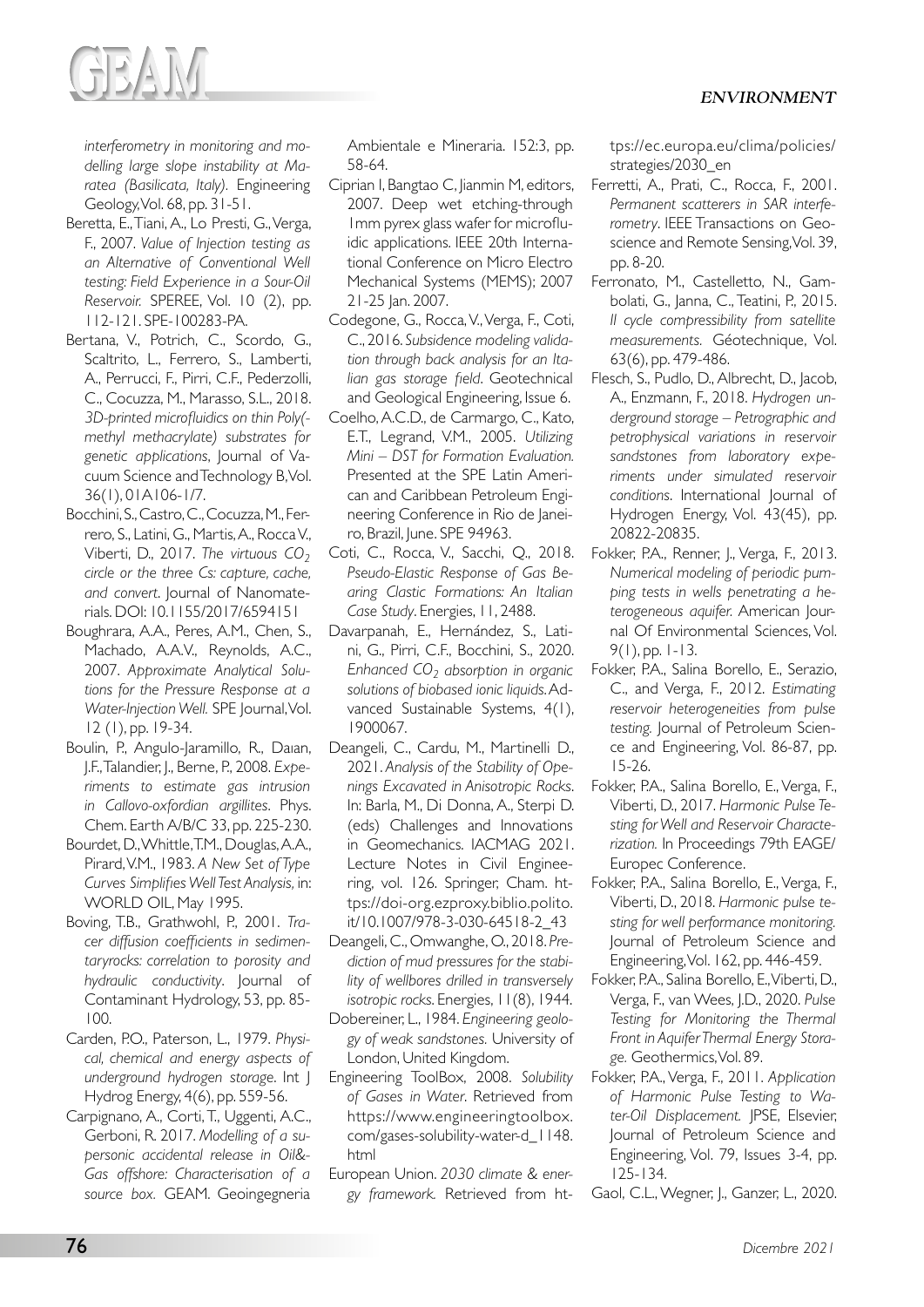*Real structure micromodels based on reservoir rocks for enhanced oil recovery (EOR) applications.* Lab on a Chip, Vol. 20(12), pp. 2197-2208.

- Gerboni, R., Carpignano, A., Gueccia, A., Ledda, G., Moscatello, A., Uggenti, A.C. 2020. *Wind tunnel: a versatile infrastructure for validating gas releases simulations.*. Presented at HYPOTHESIS XV HYdrogen POwer THeoretical and Engineering Solutions International Symposium, pp. 99-100
- Gniese, C., Bombach, P., Rakoczy, J., Hoth, N., Schlömann, M., Richnow, H.H., Krüger, M. 2014. *Relevance of deep-subsurface microbiology for underground gas storage and geothermal energy production.* Advances in Biochemical Engineering/Biotechnology, Vol. 142, pp. 95-121.
- Gringarten, A.C., Bourdet, D.P., Landel, P.A., 1979. *A Comparison Between Different Skin and Wellbore Storage Type-Curves for Early-Time Transient Analysis.* ATCE, Las Vegas, Nevada, USA. SPE-8205-MS.
- Gulliver, D.M., Lowry, G.V., Gregory, K.B., 2016. *Comparative Study of Effects of CO<sub>2</sub> Concentration and pH on Microbial Communities from a Saline Aquifer, a Depleted Oil Reservoir, and a Freshwater Aquifer*. Environmental Engineering Science, vol. 33(10), pp. 806-816.
- Gunda, N.S.K., Bera, B., Karadimitriou, N.K., Mitra, S.K., Hassanizadeh, S.M., 2011. *Reservoir-on-a-Chip (ROC): A new paradigm in reservoir engineering.* Lab on a Chip, Vol. 11(22), pp. 3785-3792.
- Habte, A.D., Onur, M., 2014. *Laplace-Transform Finite-Difference and Quasistationary Solution Method for Water-Injection/Falloff Tests.* SPE Journal, Vol. 19(3), pp. 398-409.
- Heinemann, N., Alcalde, J., Miocic, J.M., Hangx, S.J.T., Kallmeyer, J., Ostertag-Henning, C., Hassanpouryouzband, A., Thaysen, E.M., Strobel, G.J., Schmidt-Hattenberger, C., Edlmann, K., Wilkinson, M., Bentham, M., Haszeldine, R.S., Carbonell, R., and Rudloff, A., 2021. *Enabling large-scale hydrogen storage in po-*

*rous media – the scientific challenges*. Energy and Environmental Science, Vol. 14, pp. 853-864.

- Hemme, C., Van Berk, W., 2018. *Hydrogeochemical Modeling to Identify Potential Risks of Underground Hydrogen Storage in Depleted Gas Fields*. Applied Sciences, 8(11). 2282.
- Hemme, C., Van Berk, W., 2018. *Hydrogeochemical modeling to identify potential risks of underground hydrogen storage in depleted gas fields*. Applied Sciences, Vol. 8(11), pp. 2282.
- Henley WH, Dennis PJ, Ramsey JM., 2012. *Fabrication of microfluidic devices containing patterned microwell arrays*. Anal Chem. 84(3):1776-80. Aertsens, M., 2009. *Re-evaluation of the experimental data of the MEGAS experiment on gas migration through Boom Clay*. SCK-CEN ER-100. Mol, Belgium.
- Hollaender, F., Hammond, P.S., Gringarten, A.C., 2002. *Harmonic testing for continuous well and reservoir monitoring.* ATCE, San Antonio,Texas, USA. SPE 77692.
- IEA, 2020. *CCUS in Clean Energy Transitions*, IEA, Paris. Retrieved from https://www.iea.org/reports/ ccus-in-clean-energy-transitions.
- Itävaara, M., Salavirta, H., Marjamaa, K., Ruskeeniemi, T., 2016. *Geomicrobiology and Metagenomics of Terrestrial Deep Subsurface Microbiomes*. Advances in Applied Microbiology, Vol. 94, pp. 1-77.
- Ivanova, A.E., Borzenkov, I.A., Tarasov, A.L., Milekhina, E.I., Belyaev, S.S., 2007. *A Microbiological Study of an Underground Gas Storage in the Process of Gas Injection*. Microbiology, Vol. 76, 453.
- Jacops, E., Volckaert, G., Maes, N., Govaerts, J., Weetjens, E., 2012. *Determination of gas diffusion coefficients in undisturbed Boom clay. Clays in natural and engineered barriers for radioactive waste confinement* – 5. International meeting. Book of abstracts.
- Jacops, E., Wouters, K., Volckaert, G., Moors, H., Maes, N., Bruggeman, C. & Littke, R., 2015. *Measuring the effective diffusion coefficient of dissolved hydrogen in saturated Boom Clay*.

Applied Geochemistry, 61, pp. 175- 184.

- Jahanbakhsh, A., Wlodarczyk, K.L., Hand, D.P., Maier, R.R., & Maroto-Valer, M.M., 2020. *Review of Microfluidic Devices and Imaging Techniques for Fluid Flow Study in Porous Geomaterials*. Sensors, Vol. 20(14), 4030.
- Jouny, M., Luc, W., Jiao, F., 2020. *Correction to "General Techno-Economic Analysis of CO2 Electrolysis Systems.*  Ing. Eng. Chem, Res. 2020, 59, 16, 8121-8123.
- Kamkeng, A.D.N., Wang, M., Hu, J., Du, W., Qian, F., 2021. *Transformation*  technologies for CO<sub>2</sub> utilisation: Cur*rent status, challenges and future prospects.* Chemical Engineering Journal, 409. 128138.
- Kanji, M.A., 2014. *Critical issues in soft rocks*. Journal of Rock Mechanics and Geotechnical Engineering, 6(3), pp. 186-195.
- Krooss, B., 2008. E*valuation of database on gas migration through clayey host rocks*. Belgian National Agency for Radioactive Waste and Enriched Fissile Material (ONDRAFNIRAS). RWTH, Aachen.
- Ku X, Zhang Z, Liu X, *et al.* Low-cost rapid prototyping of glass microfluidic devices using a micromilling technique. Microfluidics and Nanofluidics. 2018 2018/07/21;22(8):82.
- Kumar Mishra D, Arab J, Pawar K, *et al.* Fabrication of Deep Microfeatures in Glass Substrate using Electrochemical Discharge Machining for Biomedical and Microfluidic Applications. 2019.
- Kunz, O., Wagner, W., 2012. *The GERG-2008 wide-range equation of state for natural gases and other mixtures: an expansion of GERG-2004*. Journal of chemical & engineering data, 57(11), pp. 3032-3091.
- Kuo, C.H., 1972. *Determination of reservoir properties from sinusoidal and multirate flow tests in one or more wells*. SPE Journal, Vol. 12(06), pp. 499-507. SPE 3632.
- Lamberti, A., Garino, N., Sacco, A., Bianco, S., Chiodoni, A., Gerbaldi, C. 2015. *As-grown vertically aligned amorphous TiO2 nanotube arrays as*

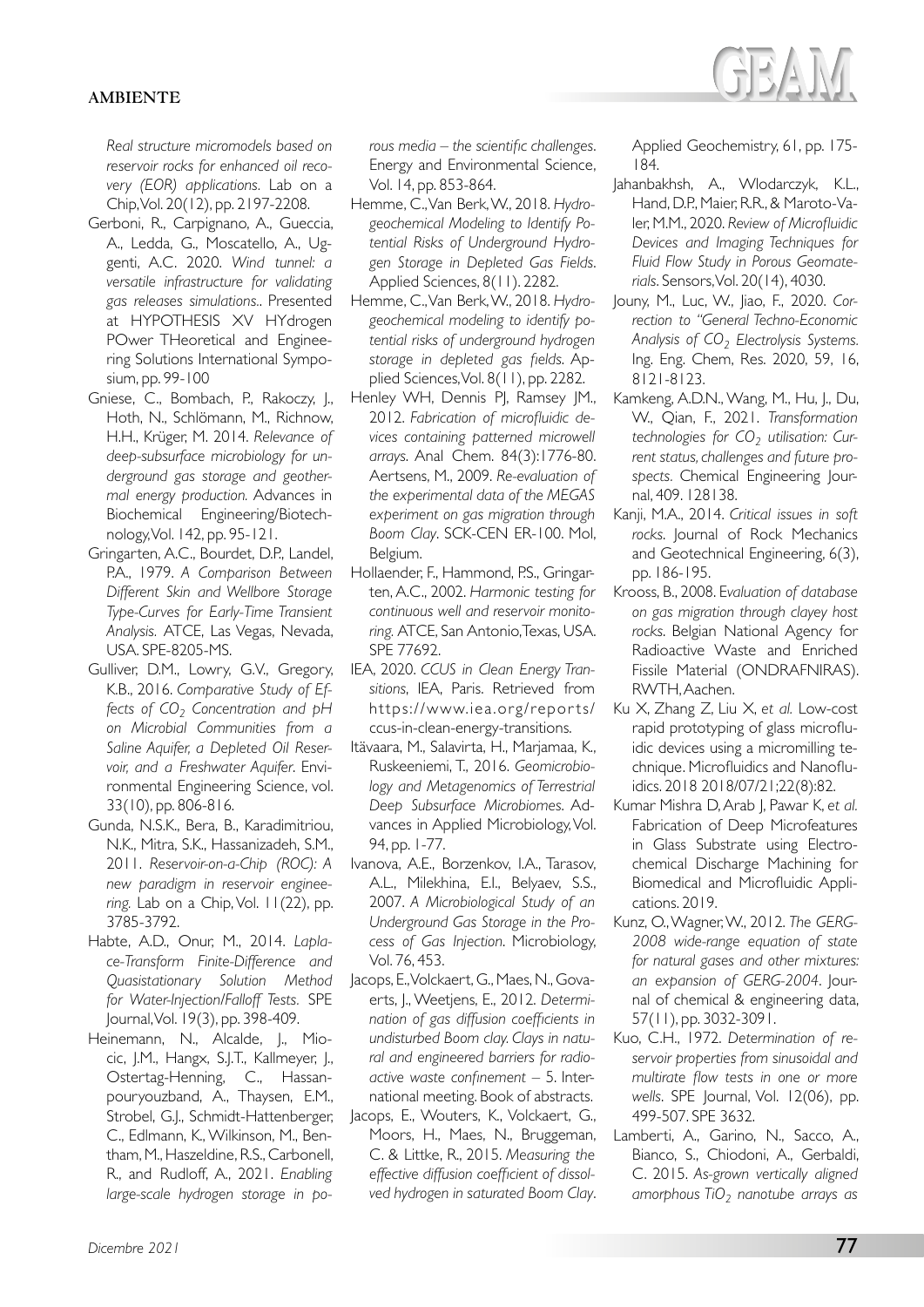

*high-rate Li-based micro-battery anodes with improved long-term performance*. Electrochimica Acta 151, pp. 222-229.

- Latini, G., Signorile, M., Crocellà, V., Bocchini, S., Pirri, C.F., Bordiga, S., 2019. *Unraveling the CO2 reaction mechanism in bio-based amino-acid ionic liquids by operando ATR-IR spectroscopy*. Catalysis Today, 336, 148-160.
- Leung, D.Y.C., Caramanna, G., Maroto-Valer, M.M. 2014. *An overview of current status of carbon dioxide capture and storage technologies.* Renewable and Sustainable Energy Reviews, vol. 39, pp. 426-443.
- Levitan, M.M., 2003. *Application of Water Injection/Falloff Tests for Reservoir Appraisal: New Analytical Solution Method for Two-Phase Variable Rate Problems.* SPE Journal, vol. 8(4), pp. 341-349.
- Marasso, S.L., Canavese, G., Cocuzza, M., Ferrarini, A., Giuri, E., Lo Bartolo, S., Mantero, G., Perrone, D., Quaglio, M., Vallini, I., 2008. *APEX protocol implementation on a lab-on-a-chip for SNPs detection*. Microelectron. Eng., vol. 85, no. 5-6, pp. 1326-1329, 2008.
- Marasso, S.L., Giuri, E., Canavese, G., Castagna, R., Quaglio, M., Ferrante, I., Perrone, D., Cocuzza, M., 2011. *A multilevel Lab on chip platform for DNA analysis*, Biomed Microdevices, vol. 13, no. 1, pp. 19-27.
- Marasso, S.L., Mombello, D., Cocuzza, M., Casalena, D., Ferrante, I., Nesca, A., Poiklik, P., Rekker, K., Aaspollu, A., Ferrero, S., Pirri, C.F., 2014. *A polymer Lab-on-a-Chip for genetic analysis using the arrayed primer extension on microarray chips,* Biomed. Microdev., 16(5), pp. 661-670.
- Marzano, F., Pregliasco, M., Rocca, V., 2019. *Experimental characterization of the deformation behavior of a gas-bearing clastic formation: Soft or hard rocks? A case study.* Geomechanics and Geophysics for Geo-Energy and Geo-Resources, 6, 10.
- Matos, C., Carneiro, J.F., Pereira da Silva, P.P., 2019. Overview of Large-Scale Underground Energy Storage Technologies for Integration of Renewable Energies and Criteria for

Reservoir Identification. Journal of Energy Storage, Vol. 21, pp. 241-258.

- Mattax, C.C., Dalton, R.L., 1990. *Reservoir Simulation*, Society of Petroleum Engineers (U.S.), Henry L. Doherty series, vol. 13 SPE monograph series.
- Molla, S., Mostowfi, F., 2021. *Novel Microfluidic Device for Dew Point Pressure Measurement of Retrograde Gas Condensates Using a Microfluidic Device*. Energy & Fuels.
- Moscatello, A., Uggenti, A.C., Iuso, G., D'Ambrosio, D., Cafiero, G., Gerboni, R., Carpignano, A. 2020. *Scaling procedure for designing accidental gas release experiment*. ENGINEE-RING COMPUTATIONS.
- Moscatello, A., Uggenti, A.C., Gerboni, R., Carpignano, A. 2021. *A novel approach to high-pressure gas releases simulations.* Journal of Loss Prevention in the Process Industries.
- Mu, A., & Moreau, J.W. 2015. *The geomicrobiology of CO2 geosequestration: a focused review on prokaryotic community responses to field – scale CO<sub>2</sub> injection*. Frontiers in microbiology, vol. 6, 263.
- Musso, G., Volonté, G., Gemelli, F., Corradi, A, Nguyen, S.K., Lancellotta, R., Brignoli, M., Mantica, S., 2021. *Evaluating the subsidence above gas reservoirs with an elasto-viscoplastic constitutive law. Laboratory evidences and case histories.* Geomechanics for Energy and the Environment. Paper no. 100246 (in press)
- Noiriel, C., Daval D. 2017. *Pore-Scale Geochemical Reactivity Associated*  with CO<sub>2</sub> Storage: New Frontiers at *the Fluid−Solid Interface*. Acc. Chem. Res. 2017, 50, 759−768, DOI: 10.1021/acs.accounts.7b00019
- Pandey, G.N., Tek, M.R., Katz, D.L., 1974*. Diffusion of fluid through porous media with implications in petroleum geology*. AAPG Bulletin, 58(2), pp. 91-303.
- Panfilov, M., 2016. *Underground and pipeline hydrogen storage.* Woodhead Publishing Series in Energy, Compendium of Hydrogen Energy, Woodhead Publishing, pp. 91-115.
- Park D-S, Cho M-W, Lee H, Cho W-S.

2004. *Micro-Grooving of glass using micro-abrasive jet machining.* Journal of Materials Processing Technology. 2004 02/01;146:234-240.

- Parkash, D., Deangeli, C., 2019. *Wellbore stability analysis in anisotropic shale formations*. SPE/PAPG Pakistan Section Annual Technical Symposium and Exhibition.
- Peng, D.-Y., Robinson, D.B., 1976. *A new two-constant equation of state*. Industrial & Engineering Chemistry Fundamentals, 15 (1), pp. 59-64.
- Pirri, C.F. 2020, *An Integrated Device for the Solar-Driven Electrochemical Conversion of CO<sub>2</sub> to CO, ACS Sustai*nable Chemistry and Engineering, Vol. 8 (20),pp. 7563-7568, 10.1021/ acssuschemeng.0c02088
- Quaglio, M., Bianco, S., Castagna, R., Cocuzza, M., Pirri, C.F., 2011. *Elastomeric nanocomposite based on Carbon Nanotubes for Polymerase Chain Reaction device*. Microelectronic Engineering, Vol. 88(8), pp. 1860-1863.
- Quaglio, M., Frascella, F., Marasso, S.L., Cocuzza, M., Viberti, D., Amendola, A., Carminati, S., & Pirri, C.F., 2019. *Design and Characterization of Microfluidic Devices for Water/Oil Separation*. OMC, Ravenna, Italy.
- Ramakrishnan, T.S., Kuchuk, F.J., 1993. *Pressure transients during injection: Constant rate and convolution solutions*. Transport in Porous Media, Vol. 10 (2), pp. 103-136. Kluwer Academic Publishers, The Nederlands.
- Ranchou-Peyruse, M., Auguet, J.C., Mazière, C., Restrepo-Ortiz, C.X., Guignard, M., Dequidt, D., Chiquet, P., Cézac, P., Ranchou-Peyruse, A., 2019. *Geological gas-storage shapes deep life*. Environmental Microbiology, vol. 21(10), pp. 3953-3964.
- Redlich, O., Kwong, J.N., 1949. *On the thermodynamics of solutions. V. An equation of state. Fugacities of gaseous solutions.* Chemical reviews, 44(1), pp. 233-244.
- Reitenbach, V., Ganzer, L., Albrecht, D., Hagemann, B., 2015*. Influence of added hydrogen on underground gas storage: a review of key issues.* Environmental Earth Sciences, Vol. 73, pp. 6927-6937.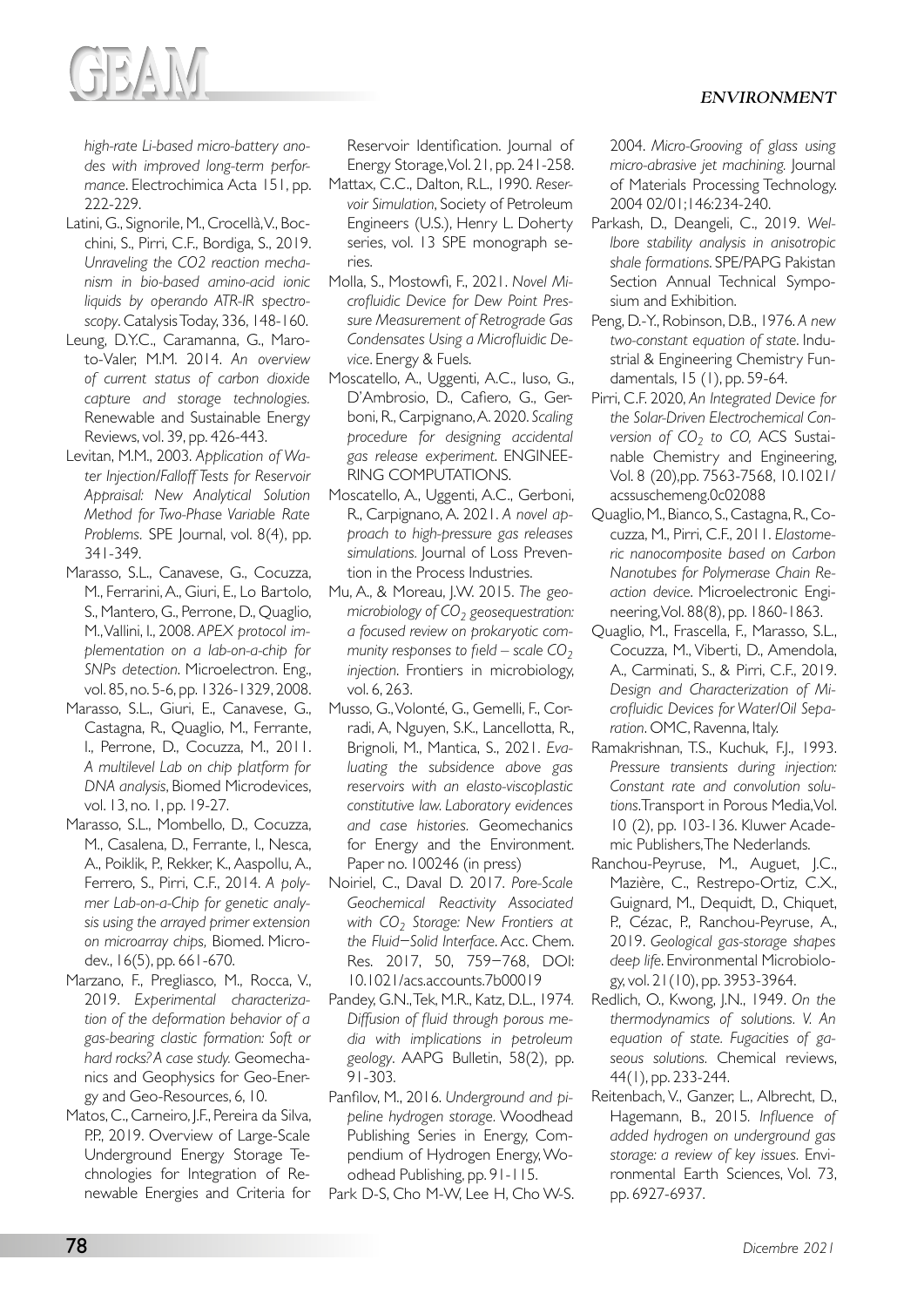- Renner, J., Messar, M., 2006. *Periodic pumping tests.* Geophysical Journal international, Wiley-Blackwell, 167, pp. 479-493.
- Roberts, R.C., 1972. *Molecular diffusion of Gases*. Gray D.E. (ed.), American Institute of Physics Handbook, Mc-Graw Hill Book Company, New York, pp. 2249-2252.
- Rocca, V., Cannata, A., Gotta, A., 2019. *A critical assessment of the reliability of predicting subsidence phenomena induced by hydrocarbon production*. Geomechanics for Energy and the Environment, Vol. 20, 100129.
- Rochon, J., Jaffrezic, V., Boutaud de La Combe, J.L., 2008. *Method and application of cyclic well testing with production logging.* ATCE, Denver, Colorado, USA
- Rodrigues, E.M.G., Godina, R., Santos, S.F., Bizuayehu, A.W., Contreras, J., Catalão, J.P.S., 2014. *Energy storage systems supporting increased penetration of renewables in islanded systems*. Energy, Vol. 75, pp. 265-280.
- Roman, S., Abu-Al-Saud, M.O., Tokunaga, T., Wan, J., Kovscek, A.R., Tchelepi, H.A., 2017. *Measurements and simulation of liquid films during drainage displacements and snap-off in constricted capillary tubes.* Journal of colloid and interface science, Vol. 507, pp. 279-289.
- Rosa, A.J., Horne, R.N., 1997. *Reservoir description by well-test analysis by use of cyclic flow-rate variation*. SPE Formation Evaluation, December 1997, Vol. 12 (4), pp. 247-254. SPE 22698.
- Sacco A, Speranza, R., Savino, U., Zeng, J., Farkhondehfal, M.A., Lamberti, A., Chiodoni, A.,
- Salina Borello, E., Fokker, P.A., Viberti, D., Espinoza, R.V., Verga, F., 2016. *Harmonic-Pulse Testing for Non-Darcy-Effects Identification*. SPE Reservoir Evaluation & Engineering. SPE-183649-PA.
- Salina Borello, E., Fokker, P.A., Viberti, D., Verga, F., Hofmann, H., Meier, P., Min, K.-B., Yoon, K., Zimmerman, G., 2019. *Harmonic Pulse Testing for Well Monitoring: application to a fractured geothermal reservoir*, in: Water

resources research, Vol. 55 (6)*,* pp. 4727-4744.

- Scalia, A., Zaccagnini, P., Armandi, M., Latini, G., Versaci, D., Lanzio, V., Varzi, A., Passerini, S., Lamberti, A., 2021. *Tragacanth Gum as Green Binder for Sustainable Water-Processable Electrochemical Capacitor.*ChemSusChem 14.1, pp. 356-362.
- Schlomer, S., Krooss, B.M., 2004. *Molecular transport of methane, ethane and nitrogen and the influence of diffusion on the chemical and isotopic composition of natural gas accumulations*. Geofluids, 4, pp. 81-108.
- Shoaib, M., Viberti, D., Salina Borello, E., Verga, F., 2019. *Harmonic pulse testing for gas well deliverability assessment.*, GEAM. Geoingegneria ambientale e mineraria, Vol. 158 (3), pp. 53-60.
- Soave, G., 1972. *Equilibrium constants from a modified Redlich-Kwong equation of state*. Chemical engineering science, 27(6), pp. 1197-1203.
- Soulaine, C., Maes, J., & Roman, S., 2021. Computational microfluidics for geosciences. Frontiers in Water, Vol. 3, pp. 11.
- Span, R., Wagner, W., 1996. *A new equation of state for carbon dioxide covering the fluid region from the triple-point temperature to 1100 K at pressures up to 800 MPa*. Journal of physical and chemical reference data, 25(6), pp. 1509-1596.
- Sun, A.Y., Lu, J., Hovorka, S., 2015. *A harmonic pulse testing method for leakage detection in deep subsurface storage formations.* Water Resources Research. AGU.
- Tamimi, A., Rinker, E.B., Sandall, O.C., 1994. *Diffusion Coefficients for Hydrogen Sulfide, Carbon Dioxide, and Nitrous Oxide in Water over the Temperature Range 293-368 K*. Journal of Chemical & Engineering Data, 39 (2), pp. 330-332.
- Teatini, P., Castelletto, N., Ferronato, M., Gambolati, G., Janna, C., Cairo, E., Marzorati, D., Colombo, D., Ferretti, A., Bagliani, A., 2011. *Geomechanical response to seasonal gas storage in depleted reservoirs: A case study in the Po River basin, Italy.* Jour-

nal Geophysical Research, 116, pp. 1-21.

- Tripaldi, G., Beretta, E., Bertolini, C., Gorlani, A., Costa, A., Latioui, S., Hachelaf, H., Di Gianvittorio, D., Benayad, N., Uematsu, H., Viberti, D., Verga, F., 2009. *Injection testing: an Innovative Field Application in Berkine Basin, Algeria.* Conference Paper presented at the OMC, Ravenna, Italy, 25-27 March.
- Tsao, C.W., 2016. *Polymer Microfluidics: Simple, Low-Cost Fabrication Process Bridging Academic Lab Research to Commercialized Production*. Micromachines, 7, pp. 225.
- Vasile, N.S., Cordara, A., Usai, G., Re, A., 2021. *Computational analysis of dynamic light exposure of unicellular algal cells in a flat-panel photobioreactor to support light-induced CO2 bioprocess development*, Frontiers in Microbiology, vol. 12, 1, 639482
- Verga, F., 2018. *What's conventional and what's special in a reservoir study for underground gas storage*. Energies, Vol. 11, Issue 5, DOI: 10.3390/ en11051245
- Verga, F., Salina Borello, E., 2016. *Unconventional well testing: a brief overview*. GEAM. Geoingegneria Ambientale E Mineraria, Vol. 149 (1106), pp. 45-54.
- Verga, F., Viberti, D., Salina Borello, E., 2008. *A New 3-D Numerical Model to Effectively Simulate Injection Test.* Europec/EAGE Conference and Exhibition in Rome, Italy. SPE-113832-MS.
- Verga, F., Viberti, D., Salina Borello, E., 2011. *A new insight for reliable interpretation and design of injection tests*. Journal of Petroleum Science and Engineering, Vol. 78(1), pp. 166-177.
- Verga, F., Viberti, D., Salina Borello, E., Serazio, C., 2015. *Estimation of skin from the interpretation of injection tests in fractured reservoirs.* Geoingegneria Ambientale e Mineraria., Vol. 146, n.3, pp. 45-52.
- Verga, F., Viberti, D., Serazio, C., 2012. *Estimation of skin components for a partially completed damaged well from injection tests.* Journal of Petroleum Science and Engineering, Vol. 90-91, pp. 165-174.